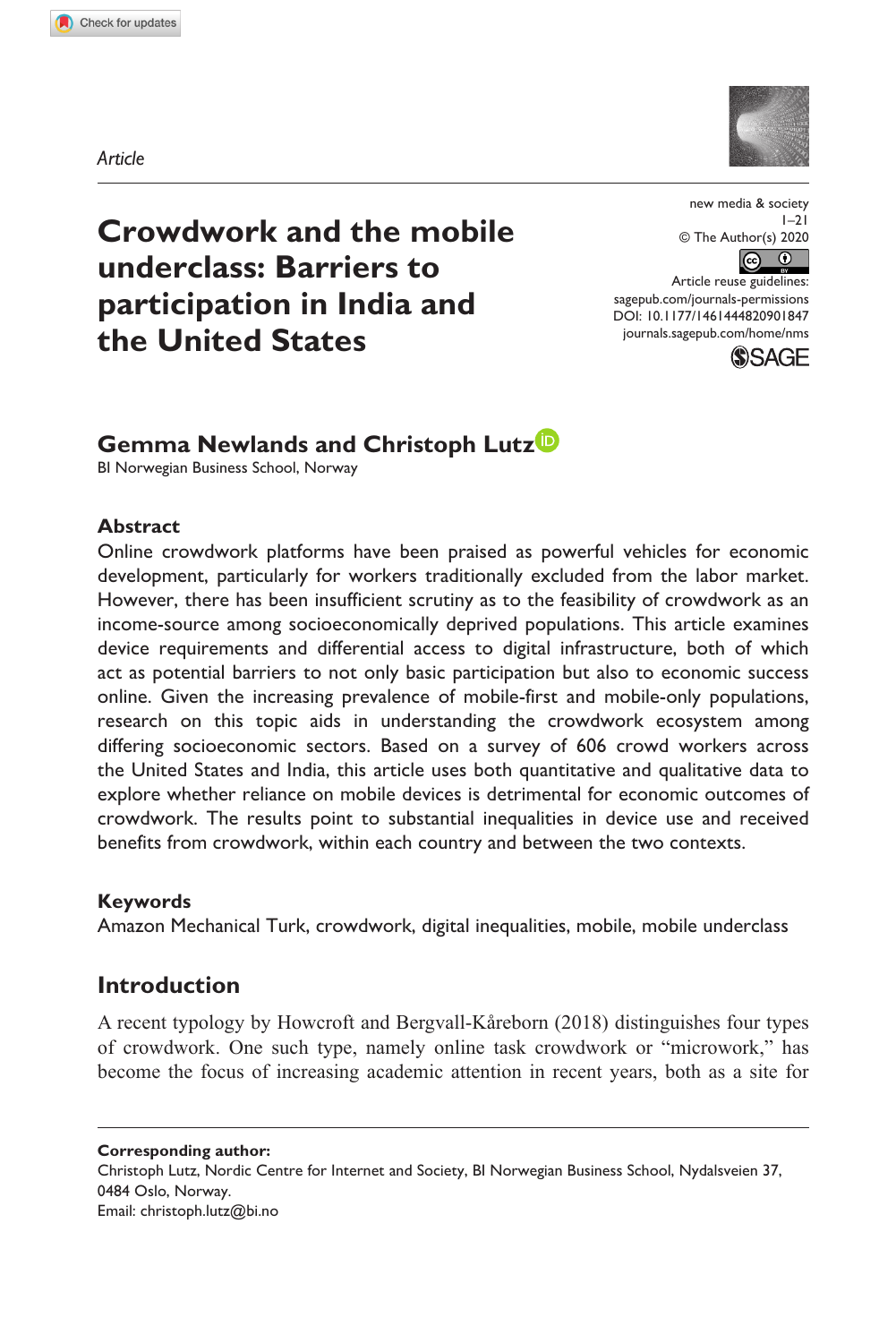cross-disciplinary data collection and as a research context in its own right (Irani, 2015; Kittur et al., 2013; Martin et al., 2014). Crowdwork platforms, which offer globally distributed workers the opportunity to earn additional income through completing small tasks online, have attracted interest as potential providers of economic development opportunities among traditionally excluded populations (Alkhatib et al., 2017; Bucher and Fieseler, 2017; Kittur et al., 2013; Paolacci et al., 2010). Participation on the leading crowdwork platform Amazon Mechanical Turk (AMT), for instance, has been presented as an option for mass job creation and income generation in the Palestinian territories (Kuek et al., 2013), as well as and among female Syrian refugees in Jordan (Hunt et al., 2017). However, scholars have also begun to critique crowdwork from different angles, pointing to power asymmetries, exploitation (Bergvall-Kåreborn and Howcroft, 2014), and other access barriers, such as disability and age (Brewer et al., 2016; Zyskowski et al., 2015).

Although crowdwork is frequently depicted as digital and remote, framed as a form of disembodied artificial intelligence or "ghost work" (Gray and Suri, 2019; Irani, 2015), performing crowdwork still necessitates local physical infrastructure, such as a laptop, PC, tablet, or smartphone. This is in addition to requiring access to a stable Internet connection, electricity, and a place to work. Such prerequisites, however, currently exclude half of the global population who lack access to the Internet through any device (GSMA, 2018; ITU, 2017). Focusing on the every-day materialities of crowdwork, this article therefore examines physical barriers to crowdwork participation, focusing specifically on the *device/s* used by workers to access, find, and complete crowdwork tasks. More specifically, while adopting a digital inequalities lens, we explore whether crowdwork can be an effective economic opportunity for mobile-only or mobile-first users, since membership in this "mobile underclass" closely corresponds with membership in traditionally excluded populations (Castells et al., 2007; Hjorth et al., 2012; Napoli and Obar, 2014). The three central research questions of the article are therefore: (1) *How mobile friendly is crowdwork?* (2) *What are the barriers to mobile crowdwork participation?* and (3) *Does mobile-first crowdwork participation result in tangible advantages or disadvantages for crowdworkers?*

We conducted this initial exploration by focusing on one platform, AMT, but with an internationally comparative approach. The two countries selected for analysis were India and the United States, representing, respectively, a high-income and a lower-middleincome country, while also constituting the two most significant markets of AMT crowdworkers globally (Gray and Suri, 2019; Hara et al., 2019; Ross et al., 2010). The bi-national comparison provides a valuable contrast given their country differences in smartphone and Internet adoption. The United States, for instance, hosts more than 300 million unique mobile subscribers and, according to a 2018 Pew Report, 95% of Americans own a mobile phone of some kind, with 77% owning a smartphone (Poushter et al., 2018). India, by contrast, is the second-largest mobile market and the third-largest smartphone market in the world, with 26% of all mobile users having a smartphone in 2018 (eMarketer, 2018; GSMA, 2015). By examining two countries, we can therefore better identify how device usage shapes the experience of crowdwork.

In this article, we surveyed 606 crowdworkers on AMT across India and the United States, generating both quantitative and qualitative input around the experiences,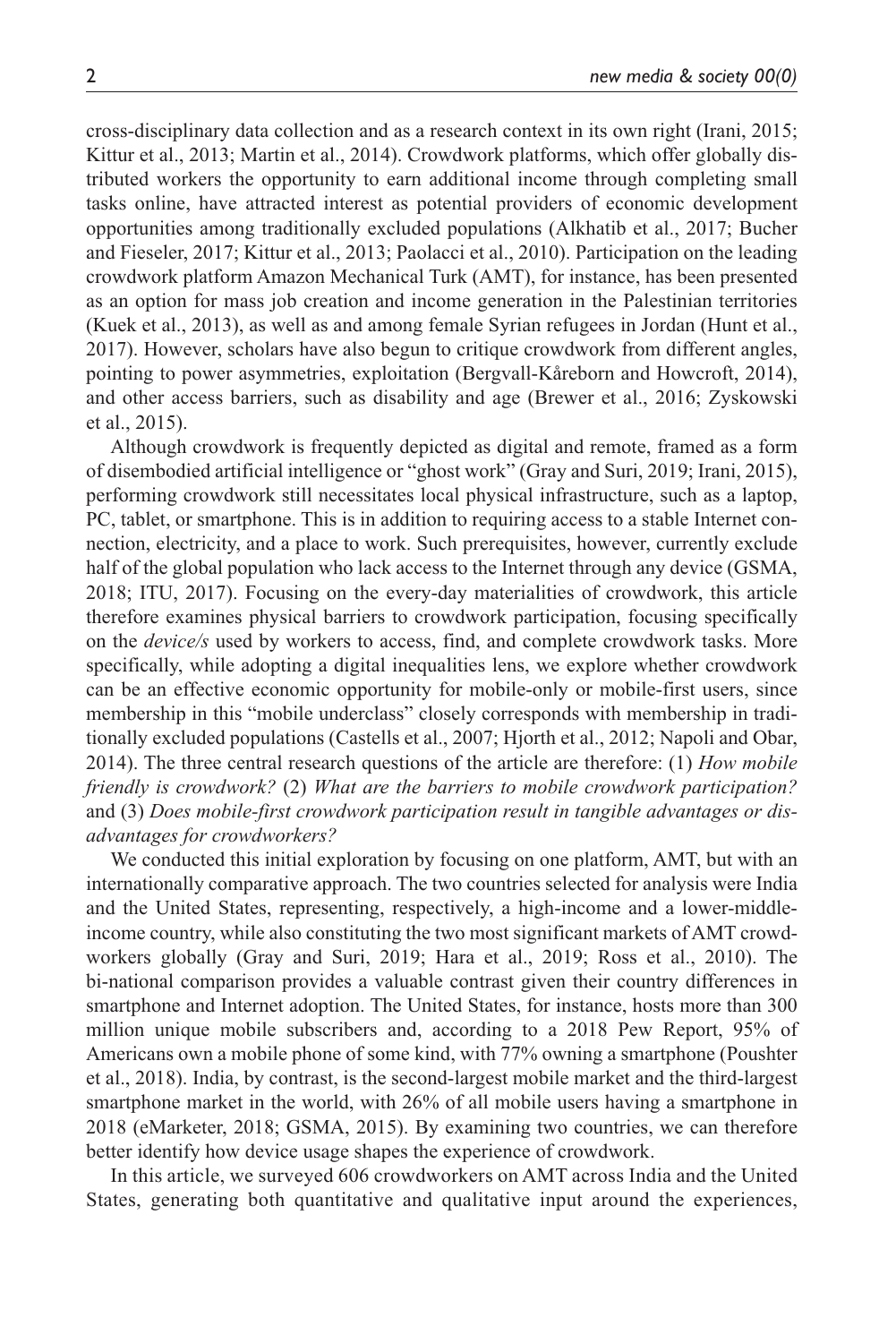materialities, and economic outcomes of crowdwork from a device perspective. Our findings support the mobile underclass argument, whereby mobile-first and mobileonly workers are practically excluded from this type of crowdwork due to functional and requester-related barriers. Thus, we contribute to digital inequalities research from a theoretically founded perspective, adding novel insights to research on Internet access, uses, and benefits in the work context (Lutz, 2019).

## **Theoretical background: the mobile underclass**

As a consequence of rapidly expanding smartphone adoption worldwide, a growing proportion of the online population is "mobile-first" or "mobile-only," with a growing population of "mobile natives" leapfrogging traditional forms of Internet access (Chircu and Mahajan, 2009; James, 2009). Such users can be mobile-first or mobile-only due to affordability constraints as well as for reasons of autonomy and mobility, particularly among those with unstable housing (Cotten et al., 2009; Gonzales, 2014). Tsetsi and Rains (2017) look at the sociodemographics of mobile-only Internet users, finding that individuals marginalized by race, income, and education are more likely to rely on smartphones for Internet access. Importantly, since socioeconomic limitations are pan-global and are not restricted by international borders, mobile-first or mobile-only users can be found in both the developing and developed world (Mossberger et al., 2012; Smith, 2015; Tsetsi and Rains, 2017).

The potential for mobile technologies to reduce socioeconomic inequalities remains an open research question (Castells et al., 2007; Marler, 2018; Pearce and Rice, 2013; Ureta, 2008). Some scholars, for instance, have explored whether mobile Internet access can alleviate social exclusion in the developing world (Chigona et al., 2009). However, other researchers have questioned the emancipatory potential of mobile devices. In ethnographic research on mobile phone use in poor neighborhoods of Santiago, Chile, Ureta (2008) demonstrates that the alleged mobility of mobile devices has to be weighed against constant exclusionary factors. As an emerging stream of discussion, critical accounts to the notion of mobile emancipation have been summarized within the concept of the mobile Internet underclass, as presented by Napoli and Obar (2014). They claim that mobile Internet access is a form of second-class Internet access due to limitations in functionality, restricted usability, and less open protocols (Napoli and Obar, 2014).

One key difference is in functionality, where complex tasks are more difficult to accomplish on mobile devices (Donner et al., 2011; Tsetsi and Rains, 2017; Wang and Liu, 2017; Wyche et al., 2018). Usability studies conducted in the developing world have shown that mobile phones are functionally difficult to use (Gitau et al., 2010; Medhi et al., 2011). Entering information, for instance, is easier to accomplish on a keyboard than on a mobile keypad (Yesilada et al., 2010) and the creation of large and complex documents is a highly uncommon activity on mobile phones (Yesilada et al., 2010). In research undertaken by Donner et al. (2011) among a women's cooperative in South Africa, the limited functionality of mobile devices prevented users from uploading resumes or job applications, even though mobile email had permitted initial contact with potential employers.

Yet, mobile devices do not exist in a vacuum. Rather, they operate within an array of infrastructure, such as data plans, server farms, battery power, the regulatory environment,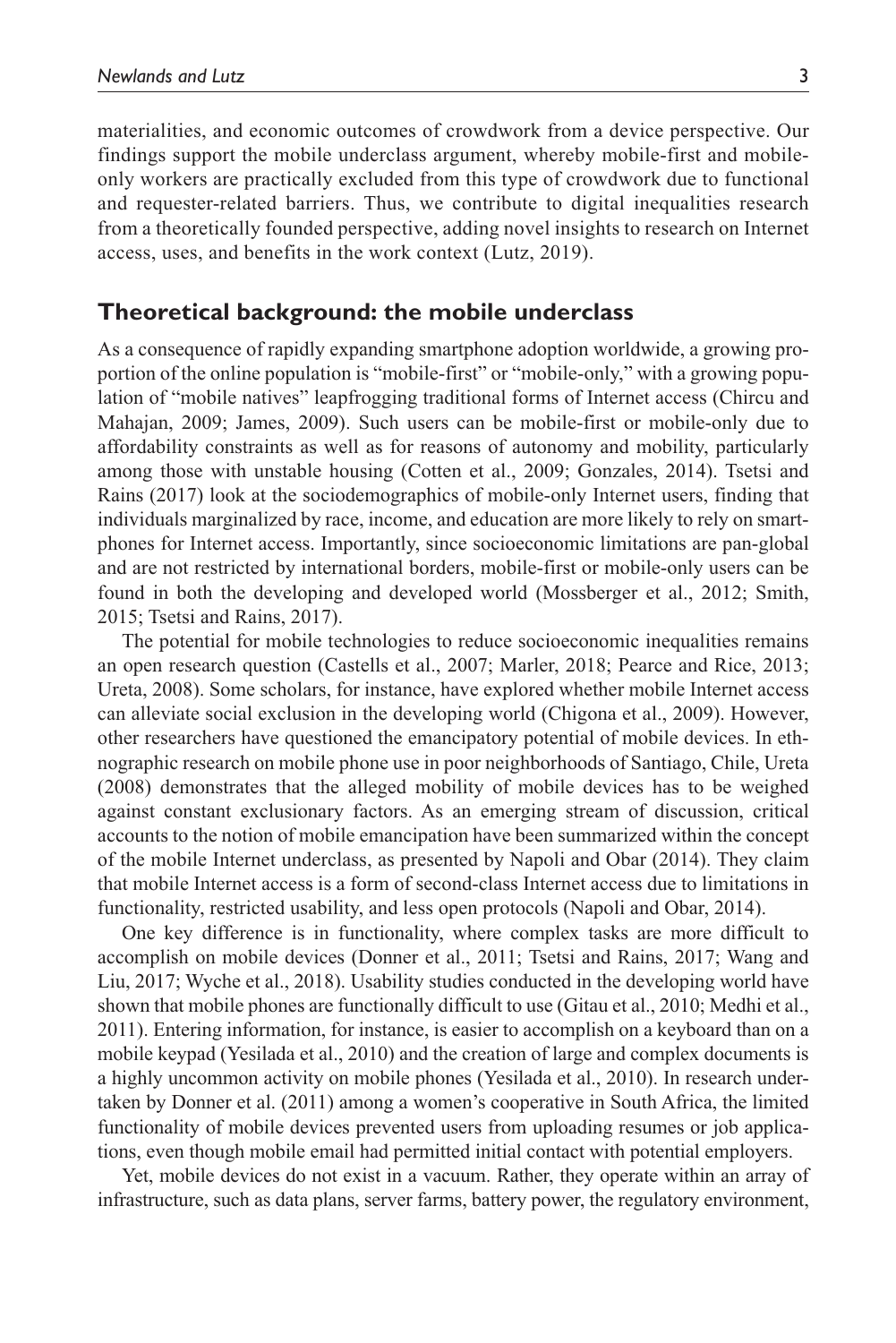and signal availability—all factors which can help or hinder mobile Internet access (Donner, 2008; Thompson, 2018). The instability of mobile phone access, for instance, can be a legitimate constraining factor. Gonzales (2014), for example, finds that mobile access among low-income residents of New York City is dependably unstable and users expect periodic disconnection from their devices. Indeed, for low-income families in the United States, access to the Internet is constrained by slow or interrupted service, outdated devices, or having to share devices.

As a result of these limitations, mobile Internet use has been characterized as primarily "extractive" or as a form of "skimming" (Humphreys et al., 2013; Isomursu et al., 2007), in contrast to the more "immersive" PC experience. Thus, mobile-only or mobile-first users do not fully exploit the socioeconomic benefits of mobile Internet access, due to a tendency toward social rather than instrumental and capital-enhancing activities (Marler, 2018; Pearce and Rice, 2013). These arguments connect to the literature on the secondand third-level digital divide (Hargittai, 2002; Zillien and Hargittai, 2009). However, it is nevertheless important to be aware of the situation of mobile devices within the broader technological ecosystem of working, since workers may use multiple devices simultaneously and thus overcome the restrictions of mobile devices (Ruppert et al., 2013; Thompson, 2018; Tungare and Pérez-Quiñones, 2009).

Mobile affordances, such as portability and locatability, have enabled the rise of on-demand "gig work" platforms such as for instant-delivery or ride-hailing (Griffiths, 2007; Schrock, 2015; Thompson, 2018). In these cases, a worker's mobile device operates simultaneously as the tracker, communication portal, and central conduit of platform management (Shapiro, 2018; Veen et al., 2019). As a result of a strict labor process, these on-demand "gig workers" must use pre-specified models of smartphone, thus negating potentially hierarchical inter-worker differences based on device choice (Gandini, 2019; Shapiro, 2018).

Crowdworkers, however, have more freedom and can select which device or devices they use to complete their work. In a comprehensive study of crowdwork across five major platforms (AMT, CrowdFlower, Clickworker, Microworkers, and Prolific), only Clickworker offers a mobile app (Berg et al., 2018). However, AMT proclaims itself to be "mobile friendly," which means that workers can "search, browse, preview, accept, and submit human intelligence tasks (HITs; Wikipedia, 2019) using mobile devices as well as their desktop personal computers" (AMT, 2017). This element of choice thus introduces internal variability within the crowdwork labor process and consequently raises the question of whether crowdworking through mobile devices, either through preference or though necessity, can result in tangible advantages or disadvantages for crowdworkers.

# **Methods**

## *Data collection*

To provide an initial exploratory assessment of device usage among AMT crowdworkers, we conducted an online survey among two population groups: US-based AMT crowdworkers and India-based AMT crowdworkers.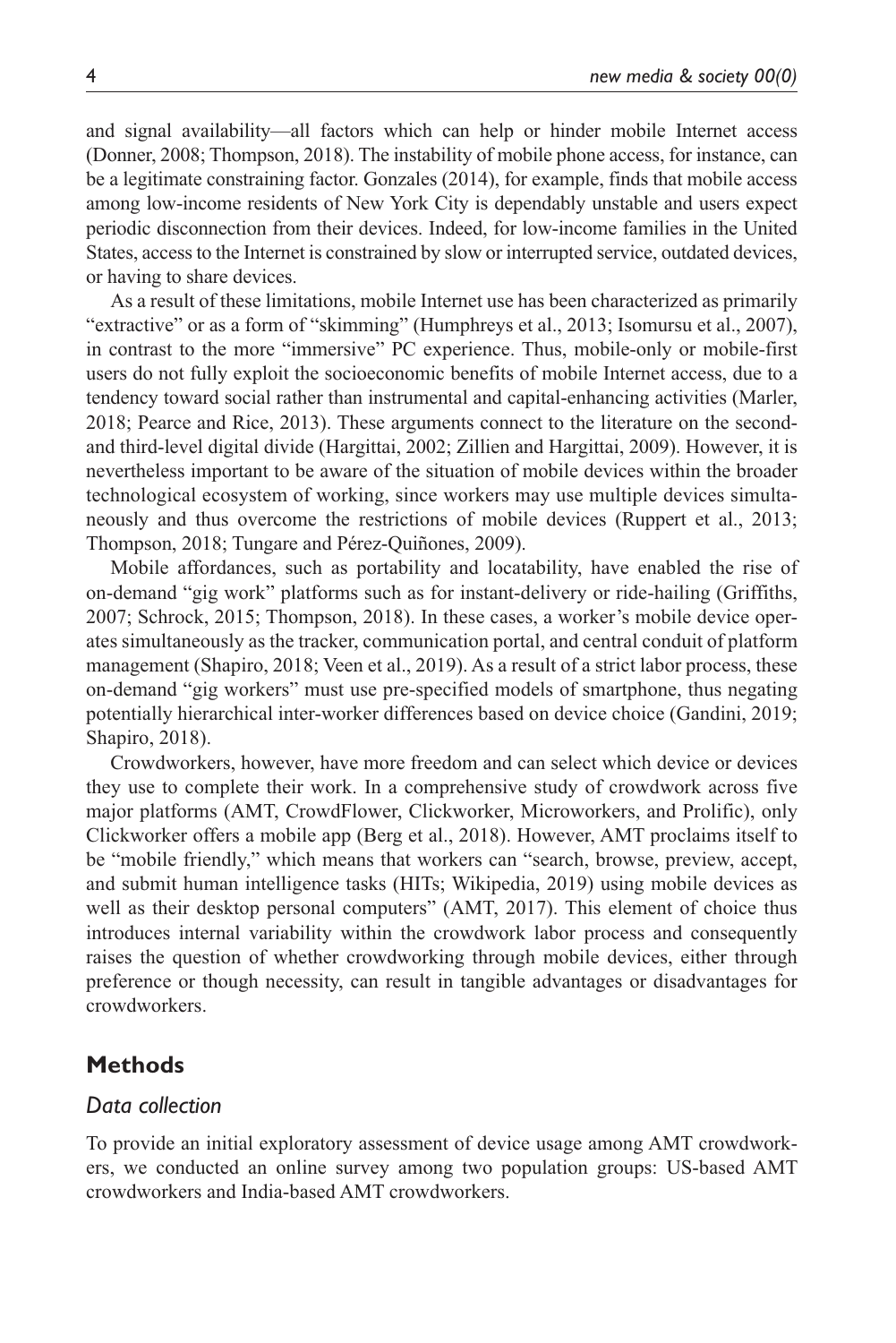The surveys were conducted in late September and early October 2018 through AMT, receiving a total of 293 completed responses in the United States and 313 in India. For the US-based sample, the survey took 6minutes to complete on average, whereas the Indian-based sample took 15minutes. US-based workers were compensated with US\$1.5, while the Indian-based sample were compensated with US\$1. The TurkPrime interface was used to launch the survey and administer payments. Except for location, no additional screening functions were applied to ensure maximum inclusivity.

The questionnaires included both open and closed questions. The open questions invited respondents to answer in an open text box on topics related to mobile device usage, their experience of working on AMT from a device perspective, and their deviceinvestment attitudes. The closed questions related to demographic characteristics, workrelated aspects, the use of mobile devices for the human intelligence tasks (HITs), and finally the use of mobile devices for task-related activities such as browsing HITs and communicating with requesters. Respondents were first asked demographic questions and questions related to their AMT work. After this, respondents were grouped into one of three response streams, depending on their answer to a filter question about their use of mobile devices (smartphones and/or tablets) for carrying out HITs: (1) laptop or PC only; (2) mobile devices only; and (3) mixed.

The average age in our US sample is 35 years (median=33; standard deviation  $[SD] = 10$ ) and the average age in our Indian sample is 29 years (median=28;  $SD = 6$ ). Fifty-five percent of the US sample identified as male, 44.5% as female, and 0.5% as other; 69.5% of the Indian respondents identified as male and 30.5% as female. The reported average annual household income (before taxes) in the United States was in the category US\$50,000–59,999 (median income=40,000–49,999). In India, the reported average annual household income (before taxes) was in the category INR 140,001– 160,000 (median income=80,001–100,000). Forty-one percent of the US sample report having a Bachelor degree as their highest degree, 8% a Master, and 2% a Doctorate. Thirty-four percent have a higher secondary education, 10% a lower secondary education, and 5% finished school after primary school. In India, the education level is higher, with 73.5% reporting a Bachelor degree and 23.3% a Master. Only around 3% report no Bachelor or Master degree. Overall, our sample seems to consist of a broad cross-section of AMT workers in the United States and India (though with more heterogeneity in the United States).

#### *Measures*

Due to a lack of established measures for all device-related aspects, we had to rely on newly developed questionnaire measures for most part. First, we queried the following AMT-related aspects: *Experience* ("How long have you been using Amazon Mechanical Turk?" with 8 response categories ranging from less than half a year to 8years or more); *Masters qualification* (Binary: Yes or No); *Estimated average wage per hour* (11 response categories in the United States, 18 in India); *Nature of the income from working on AMT* (3 response categories: main source of income; supplementary income; non-needed sideearning); *AMT working time in hours per week* (10 response categories from 0 to 1hour; to 10–61hours or more); and *AMT investment amounts* (9 response categories in the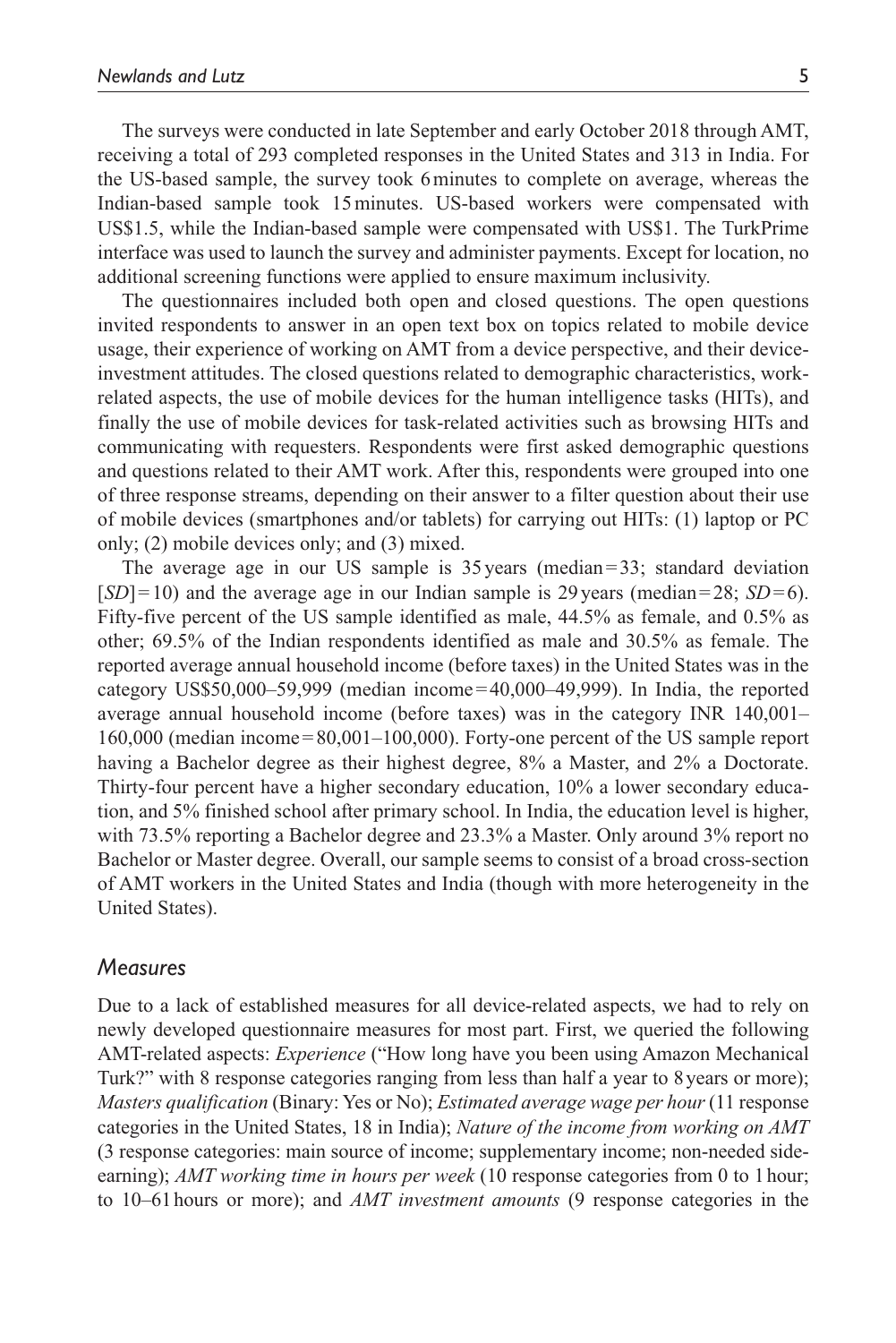United States and 12 in India). We included an open text box with the following prompt: "Please discuss in the text box below how and why you have invested (or not invested) in upgrading or purchasing equipment for the purpose of Turking." Respondents were asked to what percentage they *perform seven different types of HITs* (academic survey; categorization; business feedback; sentiment; content; data processing; tagging), with individual slider questions.

Regarding device usage for HITs, we asked for the use frequency of four devices: PC, laptop, tablet, and smartphone. The question prompt was, "For each device, please indicate how often you use it to perform HITs on Amazon Mechanical Turk?" Use frequency was assessed on a 5-point scale, including  $1 =$  never,  $2 =$  rarely,  $3 =$  sometimes,  $4 =$ frequently, and  $5 = \text{very frequently}$ . This question served as our filter question to stream the respondents into the (1) laptop or PC only; (2) mobile devices only; or (3) mixed group. Qualtrics' survey flow and branching options were used to stream the respondents into the respective group based on their responses to the filter question. We decided, for the purpose of survey filtering, to group tablet and smartphone users together. While there are significant differences in functionality between smartphones and tablets, their commonalities in terms of touch-screen predominance and mobile operating system justified their combination here. Moreover, AMT provides requesters with templates targeted at "mobile devices including tablets and smartphones," arguing that they cluster them as such internally (AMT, 2016).

Within the *PC and/or laptop-only* group, we queried respondents on their reasons for not using a mobile device for performing HITs, based on 11 closed 5-point Likert-type questions and 1 open question. The closed questions included task-specific barriers (e.g. "The HITs I usually perform cannot be done on a tablet or smartphone"; "The quality of the HITs I usually perform would be lower"), connectivity and affordability barriers (e.g. "I lack a reliable Internet connection on my tablet or smartphone"; "Using mobile data to perform HITs would be too expensive"; "I share my mobile devices with other people"), platform barriers (e.g. "MTurk is not mobile friendly"), and device barriers (e.g. "The keypad on mobile devices is impractical for performing HITs"). The open text box prompt was, "Please use the following text box to explain why you use a laptop/PC instead of mobile devices to perform HITs".

Within the *Mobile devices-only* group, we queried respondents about the barriers to using a PC or laptop. The open text box prompt was, "Please use the following text box to explain why you use a mobile device rather than a desktop PC or laptop to perform HITs".

Within the *Mixed group*, we included a slider question to determine the ratio of HIT performance between mobile devices and PC/Laptop (Please use the slider to indicate the rough ratio of your HIT performance between mobile devices and desktop PC/laptop: 1—"almost exclusively mobile devices" to 99—"almost exclusively desktop PC/laptop"). Respondents who scored 51 or higher were asked the same barrier questions as the PC and laptop-only group but with a slightly different prompt ("I use my desktop PC or laptop to perform HITs more often than my mobile device because . . ."). Respondents who scored 49 or lower were queried about their rationale for using a mobile device more often than a PC or laptop. Respondents scoring 50 exactly (zero respondents in the United States and two respondents in India) were asked whether they prefer to perform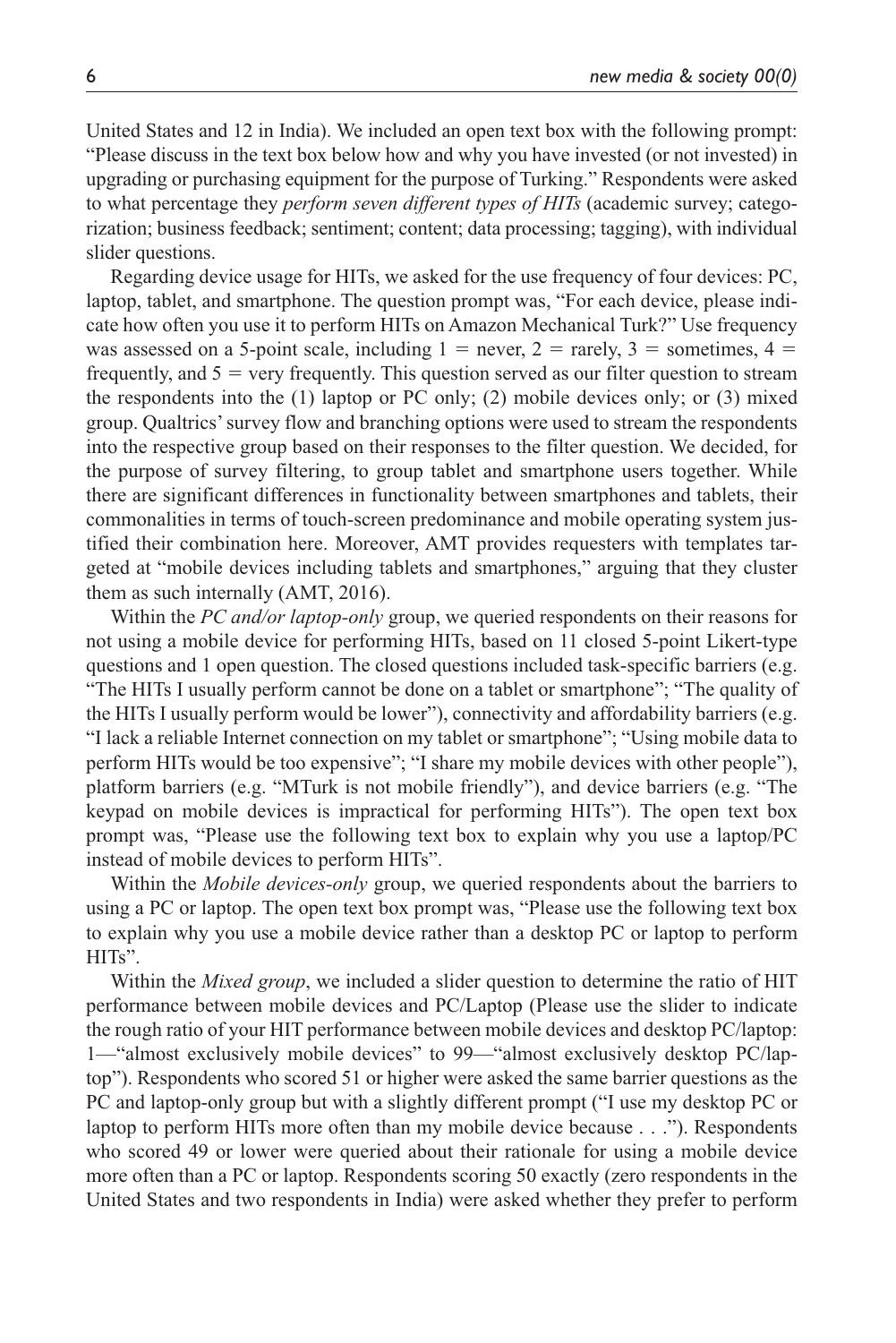HITs on a mobile device or PC and/or laptop. Those who preferred performing HITs on a mobile device were queried about their reasons for their preference ("I prefer to use my mobile device to perform HITs because . . .") and the same for those who preferred performing HITs on a PC or laptop, but conversely ("I prefer to use my desktop PC/laptop to perform HITs because . . .").

We assessed second-screening with one item: "How often do you use your mobile device simultaneously with your desktop PC or laptop to perform HITs?" The five response options were as follows:  $1 =$  never,  $2 =$  sometimes,  $3 =$  about half the time, 4  $=$  most of the time, and  $5 =$  always.

Finally, respondents were queried about the frequency of device use for non-HIT activities: *browsing HITs, communicating with requesters, communicating with AMT, performing profile administration* (e.g. payment information), and *communicating with other Turkers* (e.g. through online forums). In line with device use for the actual performance of HITs, we included four devices (desktop PC, laptop, tablet, smartphone) and five response options (1 = never, 2 = rarely, 3 = sometimes, 4 = frequently, and 5 = very frequently).

## *Method*

We used a combination of quantitative data analysis, including principal component analysis (PCA) and linear regression analysis, and qualitative content analysis of the open text boxes to analyze the data. The quantitative data analysis was mostly conducted with IBM SPSS Statistics  $(v.25)$ , except for the regression, where we used Stata  $(v.15)$ . The qualitative content analysis was conducted with NVivo  $(v.12)$  by a trained coder, adopting two rounds of coding.

# **Results**

#### *Device use distribution and second screening*

Within the US sample, 44 respondents (15.0%) reported using only their laptop or PC to perform HITs, matched by 37 respondents in India (11.8%). Only one respondent in the United States (0.5%) and one respondent in India (0.3%) reported using only their smartphone or tablet to perform HITs. Accordingly, the vast majority of respondents in both the United States (248–84.5%) and India (275–87.9%) reported that they used both a PC or Laptop as well as a mobile device to perform HITs. However, among this mixed user group, only 24 respondents in the United States (8.2%) and 18 respondents in India (5.8%) reported using their mobile device more frequently than a laptop or PC to carry out HITs. These initial descriptive results indicate a cross-country norm of performing a majority of HITs through a PC or laptop, with mobile devices being a supplementary option.

This aspect was expanded upon in the open text-fields, where respondents noted that the portability affordances of mobile devices made them a useful supplementary device in instances when a PC or laptop was not available. However, the mobility of mobile devices, while providing some workers with additional opportunities when "on-the-go," often acted more as a notification device and as a tether to the stationary workspace: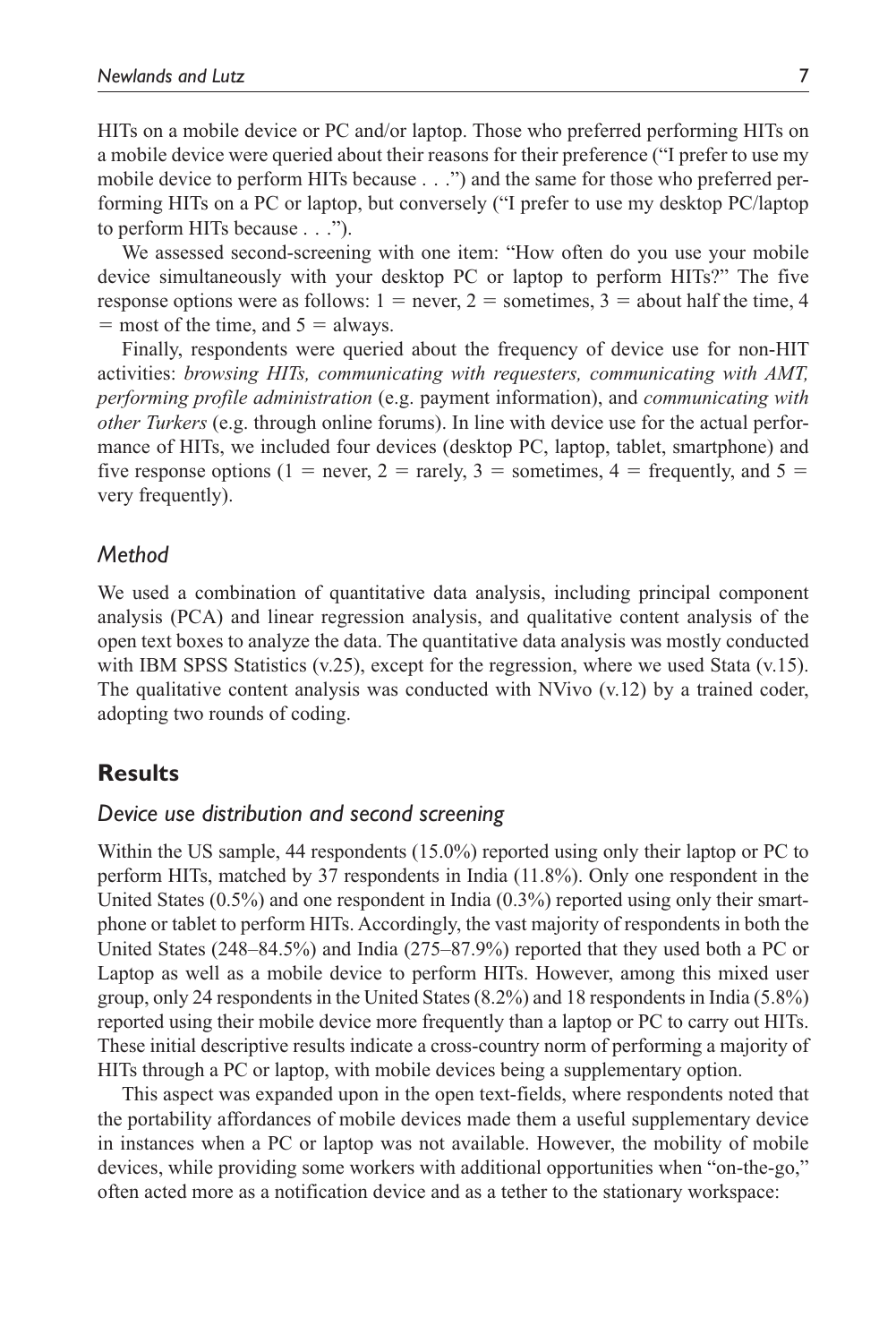A lot of Turking is spent waiting for HITs to drop. You can't just sit down and work nonstop for X hours, because the work isn't available. You have to set up scripts to notify when a good HIT is available, and you need to grab it fast. So, if I am not near my laptop when a good HIT drops, I will have to do it [the HIT] on my Smartphone. If I am near my Laptop and have internet, I will Turk on there because the screen size is larger than the phone. (US respondent, 29, male, mixed category)

In terms of mobile devices being supplementary, the data further support this with regard to the practice of "second screening," whereby users are not only performing HITs on different devices interchangeably, but performing HITs on multiple devices simultaneously. Although second screening was uncommon among the US mixed user group (arithmetic mean of  $1.49$ ,  $SD = 0.64$ ), it was relatively common among the Indian mixed user group (arithmetic mean of 2.43,  $SD = 1.11$ ), with 35% of Indian mixed users indicating that they were second-screening about half the time or more.

The value of combining devices to enhance workflow capabilities when performing crowdwork was discussed among respondents in the open text-fields, with one US respondent commenting,

Sometimes it's just easier to use mobile devices in combination with a desktop to maintain workflow. For instance, it might be troublesome to keep up multiple tabs on a desktop (if you don't utilize multiple monitors), so having some things on a mobile device makes keeping track of work or messages easier. (US respondent, 32, male, mixed category)

## *Barriers to mobile crowdwork*

Looking more specifically at the key barriers to using mobile devices for performing HITs, the PC or laptop-only group in the United States (*N*=44) agreed most strongly that it would take longer to perform HITs on a mobile device (arithmetic mean=4.39, *SD*=0.69), and that the screen (4.25, *SD*=1.04) and keypad (4.02, *SD*=1.15) on mobile devices were less functional. In India (*N*=37), PC or laptop-only users also agreed strongly with the impracticality of the keypad  $(3.81, SD = 1.02)$  and the screen  $(3.59,$  $SD=1.07$ ), followed by the impossibility of doing HITs on a mobile device  $(3.49, 1.07)$ *SD*=1.22). Task completion time, however, was less of a concern for Indian workers compared with US workers (3.30, *SD*=1.31).

Figure 1 displays key factors that inhibit performing HITs on mobile devices in the United States and India among the mixed user groups. As depicted in Figure 1, the mixed user groups both agreed that the key barriers to using mobile devices for performing HITs were that it takes longer to do HITs on a mobile device, that the screen and keypads on a mobile device were impractical for performing HITs, and that the HITs usually performed cannot be done on a mobile device. Figure 1 also demonstrates how affordability constraints, namely a lack of a reliable Internet connection, high price of mobile data, and having to share a mobile device with someone else play a subordinate role in the United States. By contrast, in India, the affordability constraints are much more pronounced as barriers for using mobile devices to perform HITs.

A PCA among the US-based mixed user group reveals three components among the barriers to using mobile devices for performing HITs (see Table 1): (1) device usability and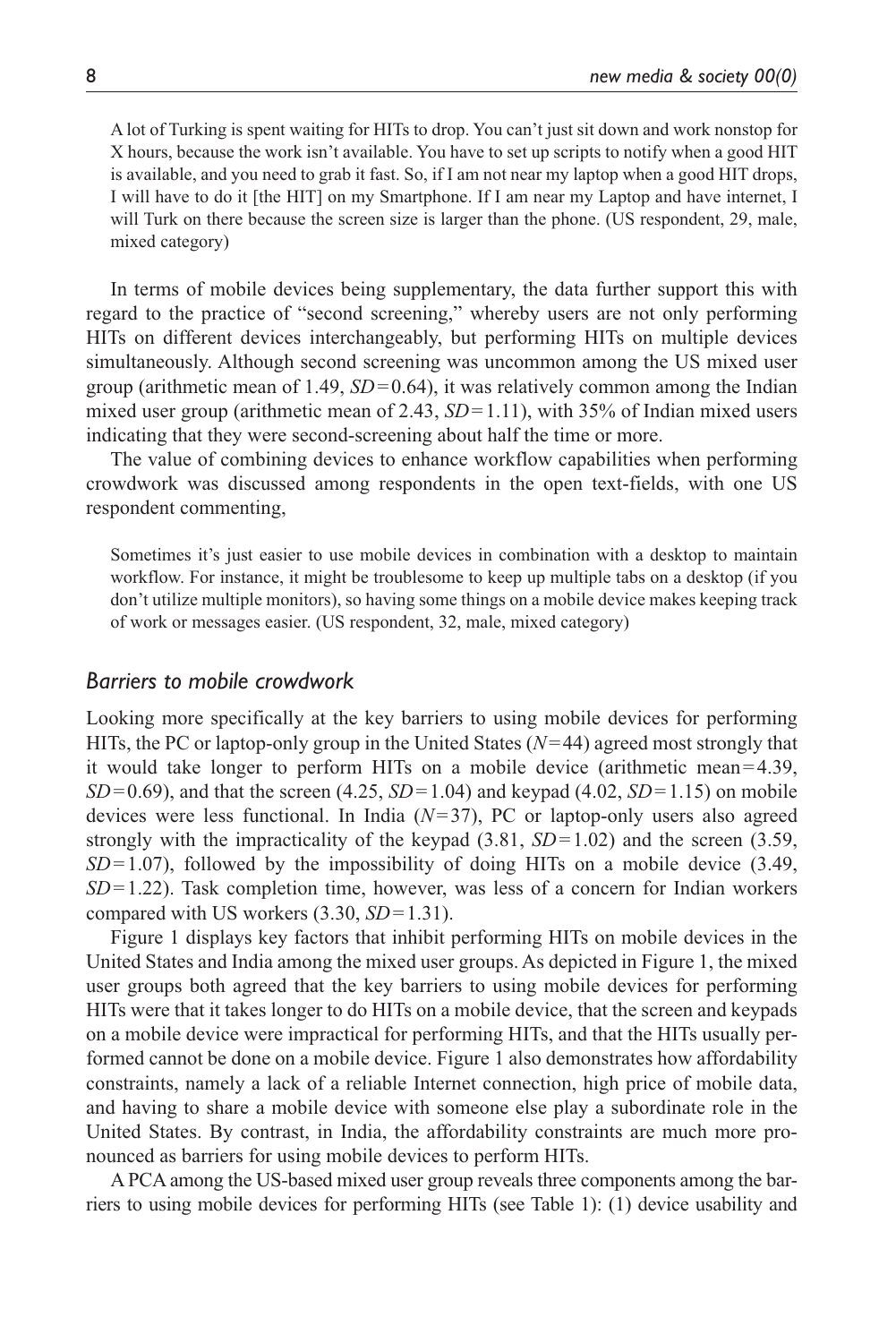

**Figure 1.** Barriers to performing mobile hits in the mixed group (*N*=248 in United States; 275 in India, arithmetic means are shown on top of bars).

practicality, (2) affordability, and (3) task and software constraints. No significant correlations between these factors and demographic characteristics (age, gender, income, education) could be identified, indicating that barriers are perceived similarly across demographic groups. In India, the PCA resulted in two components (Table 2): (1) affordability and (2) functionality. Here, the affordability factor was significantly correlated to age (*r*=−.32, *p*=.000) and income (*r*=−.28, *p*=.000), indicating that younger and low-income users score higher on affordability barriers than older and higher income users. Gender and education were not significantly correlated to the affordability component but we found a significant correlation between gender and functionality barriers (*r*=.18, *p*=.005). Given the coding of the variable  $(1 = \text{female}, 2 = \text{male})$ , the positive coefficient indicates that male AMT crowdworkers report higher functionality barriers than female AMT crowdworkers.

These quantitative results are mirrored in the open text-field comments provided by the respondents, who discussed the numerous functional and infrastructural barriers to using mobile devices to perform HITs. A key theme was hindrances on efficiency, with respondents commenting that mobile devices caused lower efficiency and speed leading to a lower income. Since crowdworkers earn on a per-HIT basis, greater speed in completing tasks can result in more income-generating opportunities and thus more income:

Aside from mobile device specific HITs, working on MTurk on mobile devices is not only impractical, it's unprofitable, and likely a tremendous waste of time. It's extremely difficult to catch HITs, the interface is difficult to use, and most users wouldn't be able to get the necessary qualifications to access better HITs while working on a mobile device. You're basically forced to work on HITs using a desktop or laptop up until a certain threshold (1000 - 5000 HITs completed) before you can even get access to better paying HITs. (US respondent, 32, male, mixed category)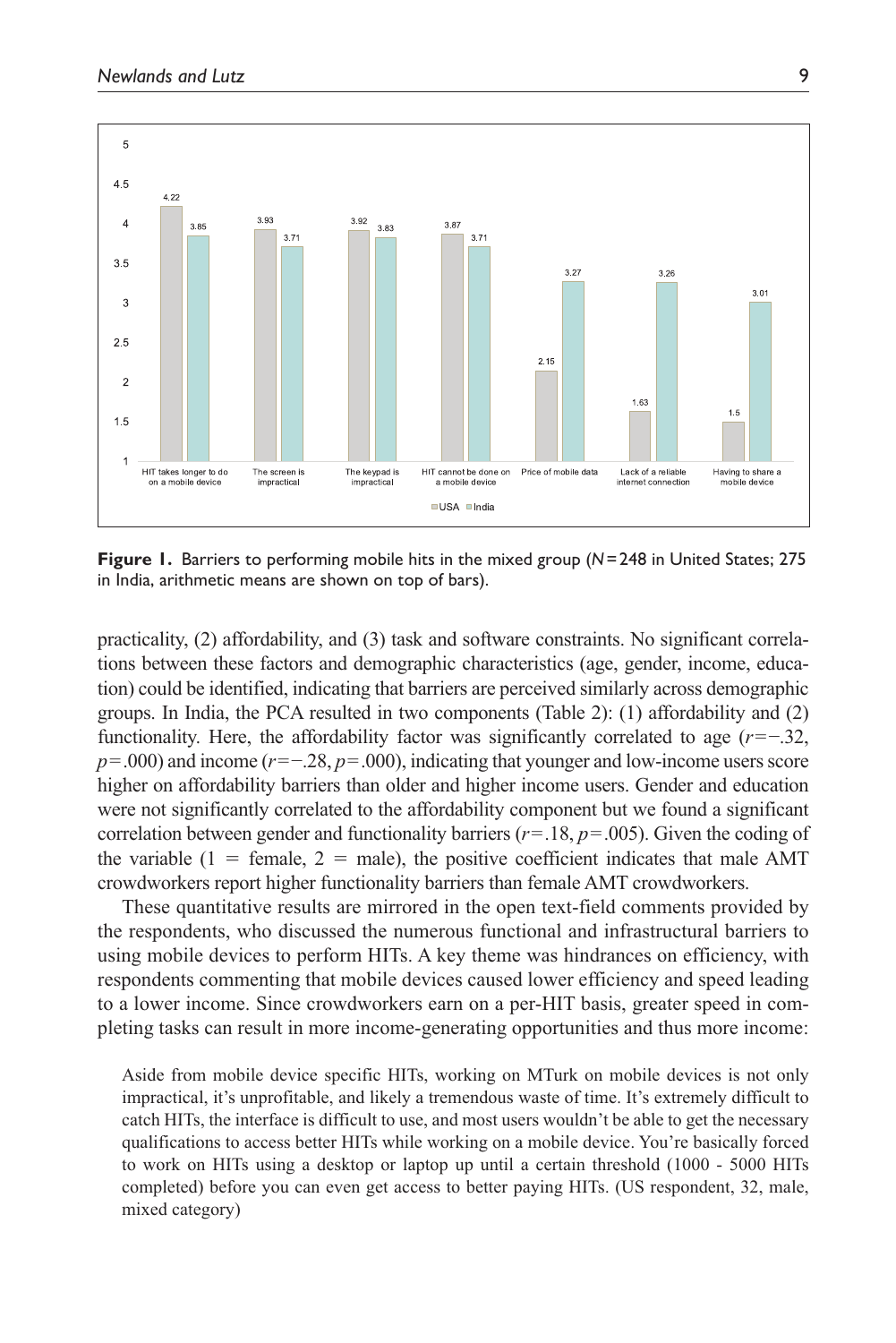| Items                                                                                                     | Component I:<br>Device usability<br>and practicality | Component 2:<br>Affordability | Component 3:<br>Task and software<br>constraints |
|-----------------------------------------------------------------------------------------------------------|------------------------------------------------------|-------------------------------|--------------------------------------------------|
| The keypad on mobile devices is<br>impractical for performing HITs.                                       | 0.84                                                 | $-0.05$                       | 0.09                                             |
| The screen on mobile devices is<br>impractical for performing HITs.                                       | 0.80                                                 | $-0.02$                       | $-0.05$                                          |
| The HITs I usually perform would take<br>longer to do on a tablet or smartphone.                          | 0.63                                                 | $-0.15$                       | 0.21                                             |
| The quality of the HITs I usually<br>perform would be lower (more<br>mistakes) on a tablet or smartphone. | 0.63                                                 | 0.19                          | 0.08                                             |
| Llack a reliable Internet connection on<br>my tablet or smartphone.                                       | 0.05                                                 | 0.82                          | 0.05                                             |
| Using mobile data to perform HITs<br>would be too expensive.                                              | 0.07                                                 | 0.75                          | $-0.01$                                          |
| I share my mobile devices with other<br>people.                                                           | $-0.13$                                              | 0.70                          | $-0.04$                                          |
| The HITs I usually perform cannot be<br>done on a table or smartphone.                                    | 0.07                                                 | 0.00                          | 0.79                                             |
| My tablet or smartphone does not have<br>the software (including APIs) I need to<br>perform HITs.         | 0.12                                                 | 0.01                          | 0.73                                             |

**Table 1.** Principal component analysis for mixed users in the United States.

AMT: Amazon Mechanical Turk; HIT: human intelligence task; API: application programming interface. Boldfaced values indicate that the item refers to the specific component in the column.

*N*=248; Varimax rotation; Kaiser criterion; item "AMT is not mobile friendly" removed because it formed an own component; standardized loadings displayed.

I use it ONLY when HITs are REQUIRED to be done on a mobile device. Otherwise I find it way too frustrating, slow, and impractical. The screen is too small. The keyboard is a pain to use. Navigating MTurk and copying/pasting completion codes is a nightmare. It's just much, much more efficient and pleasant to do MTurk HITs on a PC or laptop. I want more speed, a larger screen and keyboard, and a more physical comfortable working situation, and that's what the PC (in particular) gives me. (US respondent, 40, male, PC/laptop-only category)

One of the most important barriers to using mobile devices which emerged from the text comments was the role of the requester in preventing crowdworkers from selecting a mobile device. Certain tasks were impossible to be completed on a mobile device, but others were requested not to be completed on mobile devices even if it was functionally possible. Among respondents, this requester requirement was greeted with mixed responses, from apathy and understanding to frustration and annoyance:

Most of the time, it makes no difference if you use a mobile device or not, but some requesters put a requirement to NOT use a mobile device, which is infuriating and makes me not wanna work on their HITs. (US respondent, 26, male, mixed category)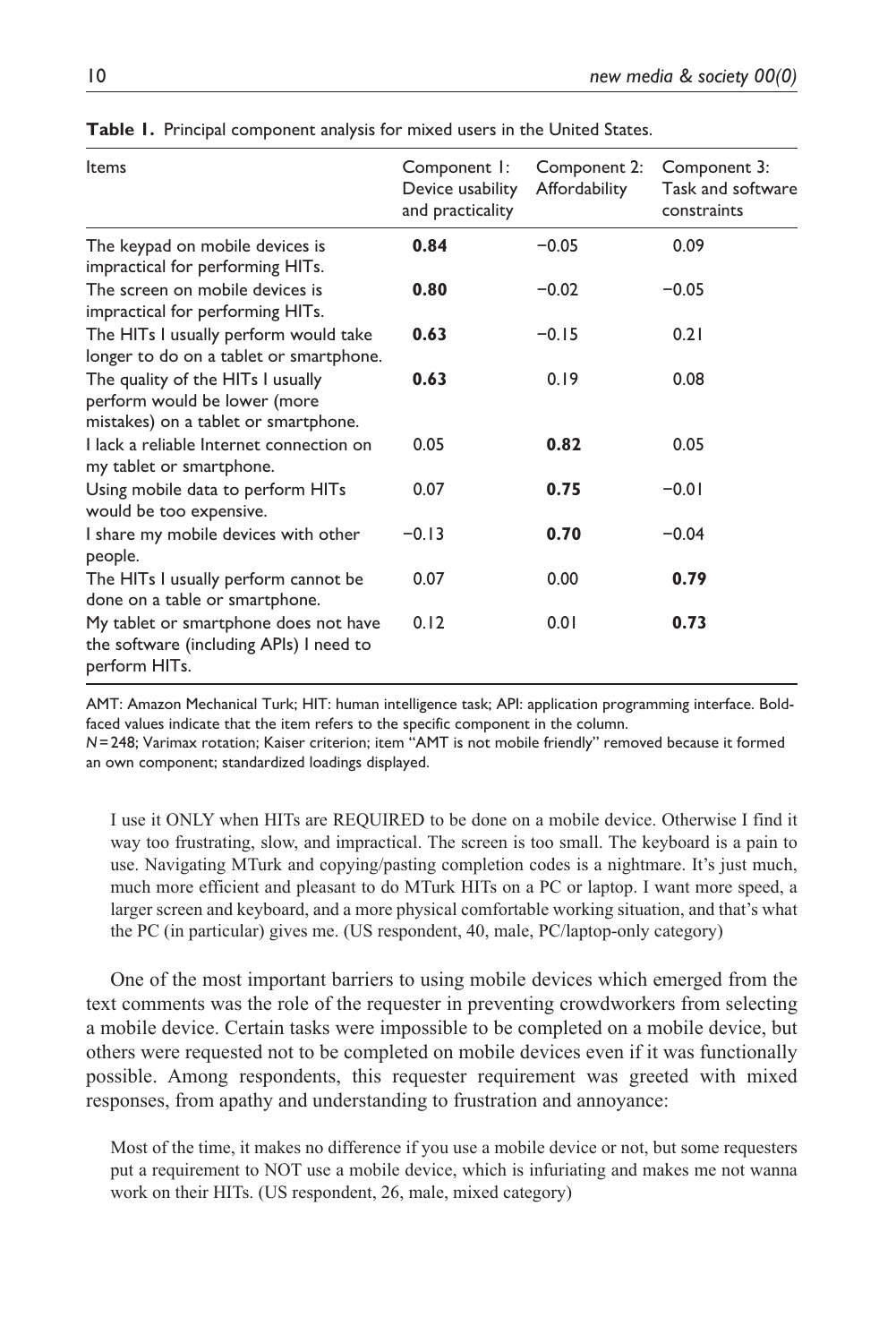| Items                                                                                                  | Component I:<br>Affordability | Component 2:<br>Functionality |
|--------------------------------------------------------------------------------------------------------|-------------------------------|-------------------------------|
| I lack a reliable Internet connection on my tablet or<br>smartphone.                                   | 0.82                          | 0.07                          |
| Using mobile data to perform HITs would be too expensive.                                              | 0.82                          | 0.09                          |
| I share my mobile devices with other people.                                                           | 0.76                          | 0.20                          |
| My tablet or smartphone does not have the software<br>(including APIs) I need to perform HITs.         | 0.68                          | 0.27                          |
| The screen on mobile devices is impractical for performing<br>HIT <sub>s</sub> .                       | $-0.02$                       | 0.75                          |
| The HITs I usually perform would take longer to do on a<br>tablet or smartphone.                       | 0.04                          | 0.73                          |
| The keypad on mobile devices is impractical for performing<br>HIT <sub>s</sub> .                       | 0.13                          | 0.66                          |
| The HITs I usually perform cannot be done on a table or<br>smartphone.                                 | 0.22                          | 0.62                          |
| The quality of the HITs I usually perform would be lower<br>(more mistakes) on a tablet or smartphone. | 0.29                          | 0.55                          |
| MTurk is not mobile friendly.                                                                          | 0.30                          | 0.53                          |

HIT: human intelligence task; API: application programming interface. Bold-faced values indicate that the item refers to the specific component in the column.

*N*=275; Varimax rotation; Kaiser criterion; standardized loadings displayed.

However, conversely, it is also the requester who is often responsible for determining mobile device choice. Certain HITs can be specifically designed for mobile use, in which cases the use of a mobile device provides greater opportunities and a broader selection of HIT types. Nevertheless, among our respondents who discussed completing mobile-only HITs due to requester preference, respondents across both the United States and India commented that they would complete these requests on mobile devices as an exception and on-demand rather than pursue mobile-only HITs as a deliberate choice:

The only reason I do use my phone sometimes is because some hits will require them to be taken from a cell phone. When this happens I usually accept the HIT from my computer and then go on my mobile device to complete the HIT. This is a rare occasion though. (US respondent, 29, male, mixed category)

# *HIT-related activities*

While performing HITs constitutes the central income-generating activity for crowdworkers, HIT performance exists within a broader range of non-HIT activities which crowdworkers must also perform, such as browsing for HITs, profile administration, and communicating with requesters, AMT, or other crowdworkers. Based on the responses from both samples, we found that these non-HIT tasks are carried out more frequently on a PC or laptop than on mobile devices. The smallest difference between mobile device and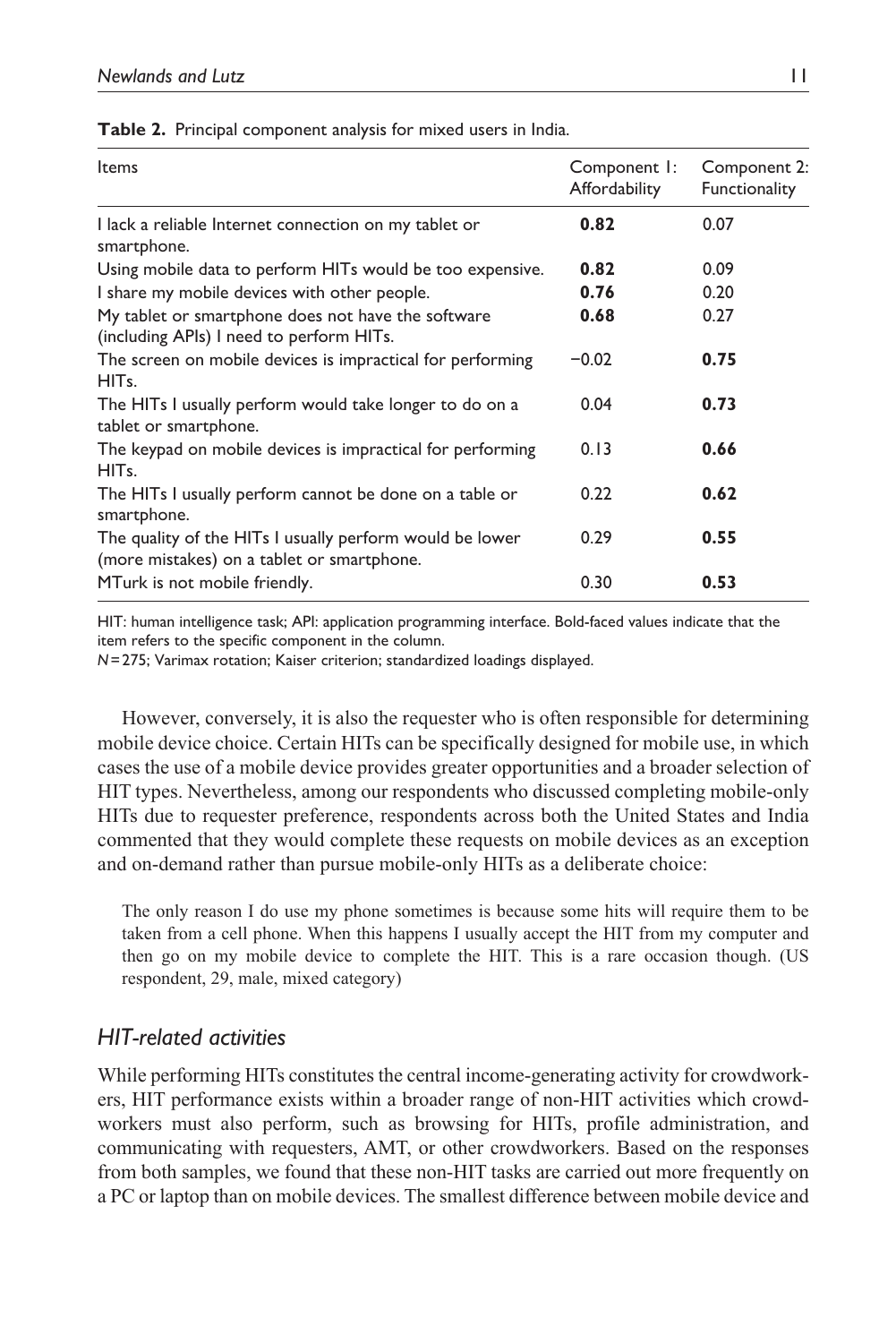| Task-related activity                       | Average laptop<br>use frequency | Average smartphone<br>use frequency |
|---------------------------------------------|---------------------------------|-------------------------------------|
| Browsing for HITs: USA                      | 3.61                            | 2.10                                |
| Browsing for HITs: India                    | 4.06                            | 3.19                                |
| Communicating with a requester: USA         | 3.19                            | 1.87                                |
| Communicating with a requester: India       | 3.98                            | 3.05                                |
| Communicating with AMT: USA                 | 2.83                            | 1.77                                |
| Communicating with AMT: India               | 3.93                            | 2.97                                |
| Performing profile administration: USA      | 3.22                            | 2.09                                |
| Performing profile administration: India    | 3.95                            | 3.02                                |
| Communicating with other AMT workers: USA   | 2.68                            | 1.94                                |
| Communicating with other AMT workers: India | 3.66                            | 3.02                                |

**Table 3.** Arithmetic means for task-related activities by device type.

AMT: Amazon Mechanical Turk; HIT: human intelligence task; API: application programming interface. *N*=293 for United States and 299 for India (14 missing values)

non-mobile device use is for "communicating with other AMT workers (e.g. through online forums)," thus suggesting that mobile devices fulfill social rather than functional and administrative needs. Focusing specifically on smartphones and laptops as two contrasting devices, we find pronounced differences in use frequency for non-HIT activities (Table 3). Overall, all task-related activities are performed more frequently on a laptop compared with a smartphone. However, the difference in device use for such activities is larger in the United States than in India, where these activities are overall more frequent.

## *Wage impact*

To investigate how demographic, AMT-related, and device-related factors affect economic outcomes from crowdwork, we conducted a linear regression analysis. This tests the mobile underclass argument in the context of crowdwork and also connects the findings to the literature on the third-level digital divide (Blank and Lutz, 2018; Van Deursen and Helsper, 2015).

Table 4 shows the results of the linear regression analysis for both the United States and India. We find demographic impacts, particularly in terms of age and income, on average per-hour earnings in both sample countries. Thus, younger crowdworkers in both countries report earning more than their older counterparts and crowdworkers with a higher household income have a higher hourly wage on AMT. AMT-specific characteristics, such as Master status, income reliance, and working hours, have a stronger effect on average per-hour earnings in the United States than in India. Crowdworkers with a Master qualification and those who are working more hours on AMT report earning more per hour on average in the United States. The positive effect of experience in the United States had a *p* value of exactly .050 and was thus considered non-significant. In India, however, neither experience nor seniority led to higher per-hour earnings. In the United States, crowdworkers who are less reliant on their AMT income also report earning more per hour. More importantly, for questions of device impact, we found that device choice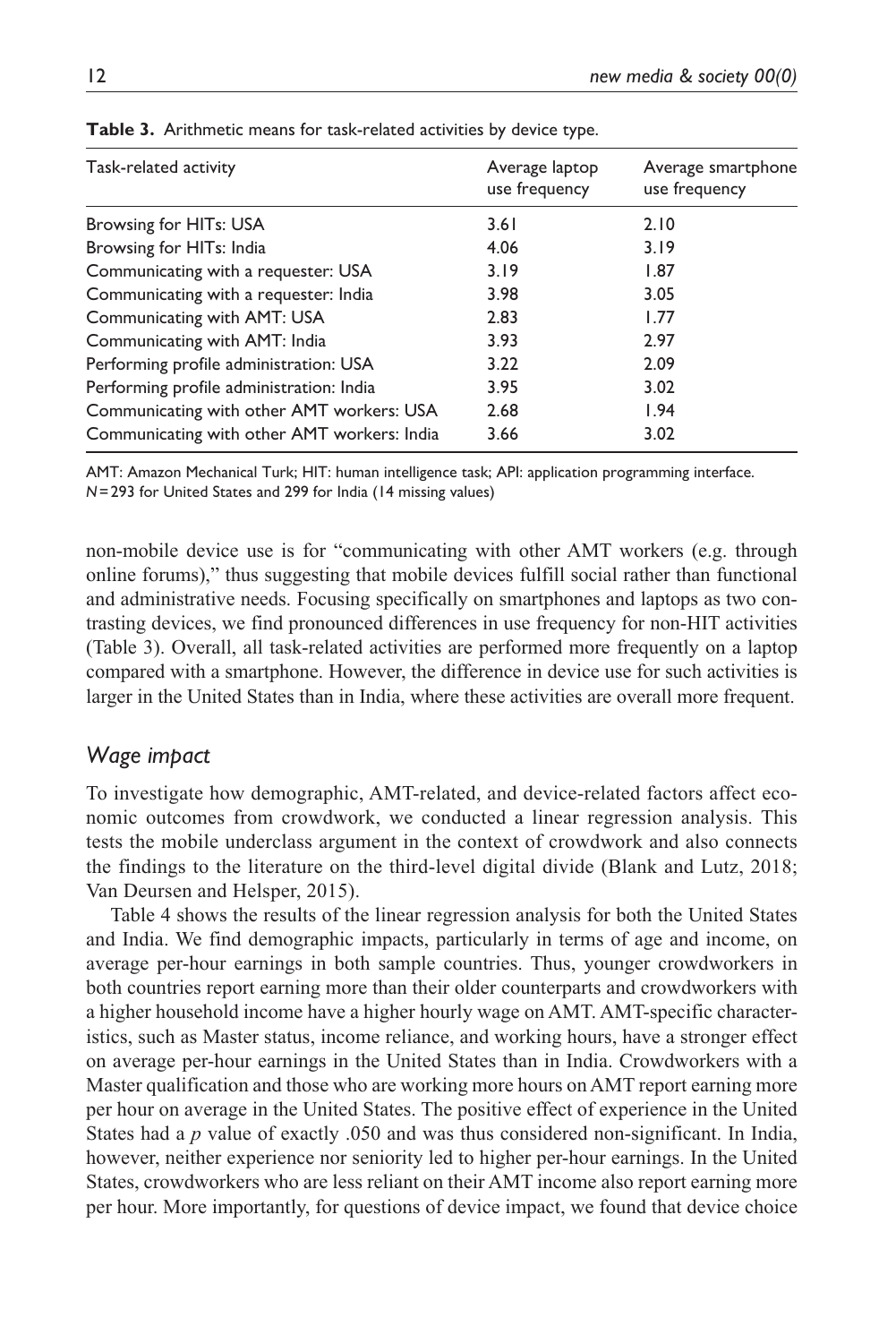| Variable                          | <b>USA</b>       | India            |
|-----------------------------------|------------------|------------------|
| Education                         | .02(0.08)        | $-.06(0.27)$     |
| Gender                            | .01(0.20)        | .05(0.35)        |
| Age                               | $-.31*** (0.01)$ | $-.15***$ (0.02) |
| Income                            | $.23***$ (0.03)  | $.18** (0.03)$   |
| Use frequency on PC               | .01(0.12)        | .07(0.18)        |
| Use frequency on laptop           | $.25*(0.13)$     | $-.12(0.24)$     |
| Use frequency on smartphone       | .04(0.12)        | $-.03(0.17)$     |
| Use Frequency on tablet           | $-.02(0.10)$     | .02(0.18)        |
| AMT experience                    | .12(0.07)        | $-.12*(0.08)$    |
| Master status                     | $.15*** (0.23)$  | .08(0.38)        |
| AMT income reliance (Ref.: Fully) |                  |                  |
| AMT income reliance: partly       | $.20*(0.32)$     | $-.04(0.43)$     |
| AMT income reliance: little       | $.25***$ (0.38)  | $-.08(0.57)$     |
| AMT hours working per week        | $.32***$ (0.08)  | $-.04(0.08)$     |
| Equipment investment              | .11(0.04)        | .04(0.05)        |
| AMT work frequency on PC          | .12(0.13)        | $-.08(0.20)$     |
| AMT work frequency on laptop      | $-.14(0.11)$     | .10(0.25)        |
| AMT work frequency on tablet      | .07(0.16)        | .07(0.21)        |
| AMT work frequency on smartphone  | $-.12*(0.11)$    | .05(0.15)        |
| Constant                          | 1.22(1.12)       | 51.63 (17.07)    |
| R <sup>2</sup>                    | .31              | .10              |

**Table 4.** Linear regression of estimated hourly earnings on AMT.

AMT: Amazon Mechanical Turk.

Dependent variable: Hourly earnings in USD for United States and INR for India; *N*=292 for United States and 303 for India; standardized regression coefficients shown; \*\*\**p*<.001, \*\**p*<.01, \**p*<.05, no star=not statistically significant; Robust standard errors in brackets.

plays a small but significant impact on per-hour earnings in the United States. Namely, the use of smartphones to perform HITs had a negative and significant effect. In India, however, no significant device effects could be detected.

Overall, we are able to explain substantially more variance in the United States than in India. In the United States, 30% of the overall variance in estimated hourly earnings could be explained by the independent variables considered, while in India only 10% could be explained.

Summing up, the results from the regression analysis imply that there might be an economic penalty for carrying out HITs on a mobile device, specifically a smartphone. Other effects, for example, in terms of age and income, also point to stratification along socioeconomic categories in the sense that more privileged users benefit more from working on AMT than less privileged users.

## *Investment*

In terms of device investment, we found that there were key differences among our respondents which reaffirmed structural inequalities in device use. In the United States,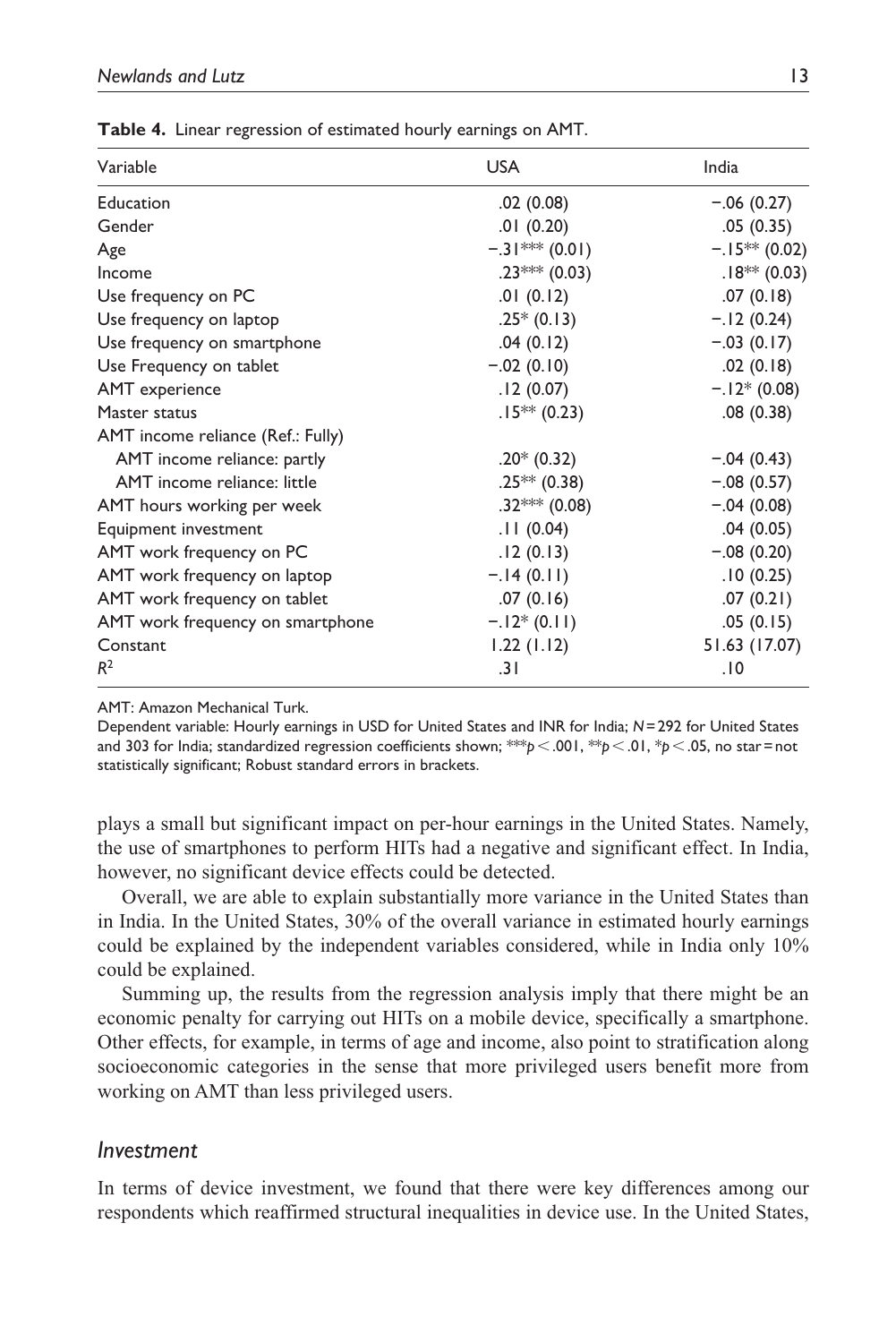55% of our respondents had not invested anything for the purpose of crowdworking. The average investment in the United States was in the category US\$26–50, with the median being US\$0. Based on text-field comments, the US respondents reported investing more as an additive measure, to gain extra comfort or speed. New office furniture, for instance, or faster peripherals in the form of ergonomic keyboards and mice were key investment choices. In addition, several respondents invested in specific technologies to garner access to higher paying HITs. However, this focus on additive investments was correlated with a preponderance of structural requirements already being catered for in terms of already owning or having access to the basic requirements for crowdwork. Rarely did US respondents discuss investing in fundamentals such as a computer or Internet connection, except in a few cases where respondents upgraded to a higher quality PC or laptop. Indeed, many respondents remarked that crowdwork was a low-investment activity and investment in additional equipment would negate the low-income gained from crowdwork. In essence, the cost–benefit ratio was not sufficient for investment except among high-frequency users:

I haven't invested in upgrading or purchasing equipment to work on Mturk because I don't think it would be worth it. My computer and internet speed is already good and I don't think I need anything else to make any more money. I also don't think the amount of money I would make in return would be worth me investing any significant amount of money into special equipment. (US respondent, 35, female, mixed category)

In contrast, 85% of the India-based sample reported investing specifically for the purposes of crowdwork, focusing more often on structural investments such as broadband Internet connections, mobile data plans, and computers:

When I used my old Internet connection, I was unable to accept some of the good HITs. So, I thought to change my Internet provider with high-speed Internet and hence I purchased a new high-speed Internet connection for the purpose of turking. (Indian respondent, 42, male, mixed category)

The average investment in India was in the category INR 3001–4000 (between US\$43 and US\$58), with the median being INR 2001–3000 (between US\$29 and US\$43). In the United States, the average investment was in the category US\$26–50 and the median US\$0. On average, AMT workers in India and the United States invest similar amounts. However, looking at the distributions more closely, investments are much more skewed in the United States, with a minority of 12.6% in the top category (more than US\$500) and a majority of 54.5% investing US\$0. In India, only 3.3% are in the top category (more than INR 50,000) but a substantial share of respondents is in the categories immediately below the maximum  $(12.9\%$  in the  $20,001-50,000$  category,  $6.3\%$  in the  $10,001-$ 20,000 category and 5.9% in the 7501–10,000 category). Thus, in proportion to their income, workers in India invest much more in equipment for AMT. However, in India, the proportion of workers who report that the work on AMT is their main source of income is substantially higher than in the United States (42.2% vs 17.4%), so that such initial investments might be more necessary. Financial investments are not correlated with demographic characteristics in the United States, but in India, investments and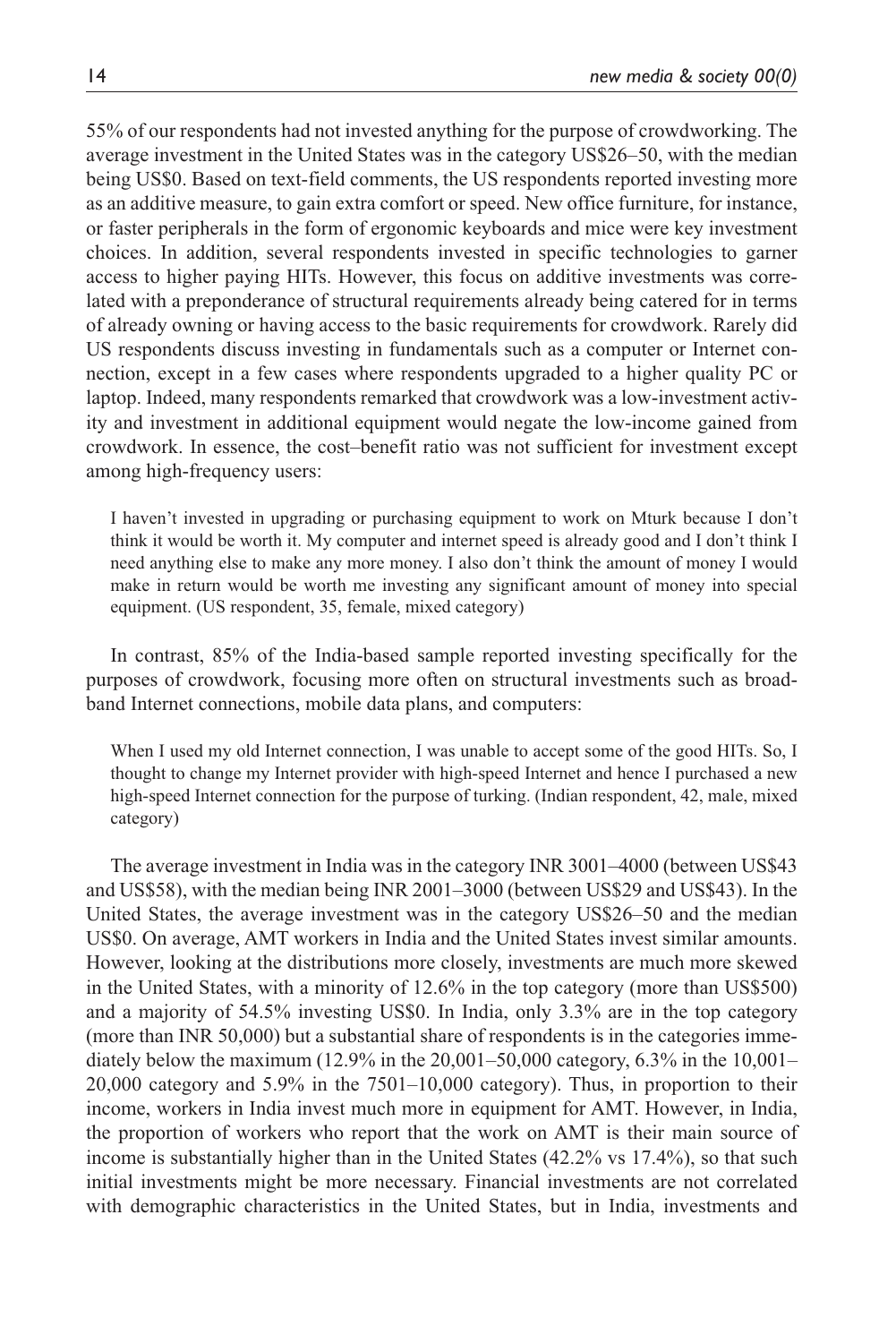household income correlate significantly and positively  $(r=.20, p=.000)$ , indicating a rich-get-richer effect.

## **Discussion and conclusion**

In this contribution, we provided an initial exploration into device use by online crowdworkers, focusing on AMT. The goal of this study was to examine how mobile devices could act as both an enabling and constraining factor in crowdwork. Our findings indicate that crowdworkers face both opportunities and barriers when using mobile devices, but that using mobile devices overwhelmingly constitutes a minority activity undertaken either as a last resort or for their particular affordances such as portability. In particular, mobile devices act as a valuable complement in a broader device ecosystem, aiding workflow and for additional task access. The practice of second screening, in particular, became apparent as a mode of use among the India-based sample. However, this might have to do with the differences in tasks undertaken between the US-based and Indiabased samples: In the United States, most respondents primarily carried out surveys whereas the types of tasks undertaken were more varied in India, where respondents also tag images, transcribe audio and write content with greater frequency.

Mobile-first or mobile-only Internet use is increasingly common, especially for entertainment and social purposes. However, in the domain of work, including new forms of work, such practices seem marginalized and preferences remain firmly attuned toward traditional PC or laptop devices. The functional constraints of mobile devices, compared with PC or laptop devices, acted as significant barriers to adoption, in particular, the impracticality of accessing and entering information on the smaller screens and keyboards of mobile devices. For the often data-intensive tasks made available, the processing speeds and Internet connection speeds of mobile devices proved insufficient for requirements, while the lack of access to specific software such as computer scripts to "catch HITs" limited the efficiency of mobile devices. Since efficiency and speed are central to income generation on crowdworking platforms such as AMT, even minor differences in speed and efficiency between devices could result in reduced income over time. Indeed, for the US-based sample, we were able to show a negative but weak device effect for smartphone use for carrying out HITs, showing that relying on mobile devices too heavily might result in being financially penalized. Based on these findings, crowdwork—at least of the type offered through AMT—does not represent an effective economic opportunity for the mobile-only or mobile-first underclass. In fact, the mobile-unfriendliness of AMT and similar platforms presents a distinct barrier to digital inclusion of mobile-only and mobile-first groups. Since our findings allow only limited insights into the specific hardships of mobile-only and mobile-first groups, future research on mobile crowdwork might focus on these groups. Qualitative methods could elicit whether and how such groups have tried to engage in both online task crowdwork and on-demand types of platform labor.

From an investment point of view, we noted that there were inequalities between those who were able to invest financially to gain access to better paid and more tasks and those who had to invest out of necessity to meet the basic requirements of participation. In this case, we noticed a rich-get-richer effect, where differential access to device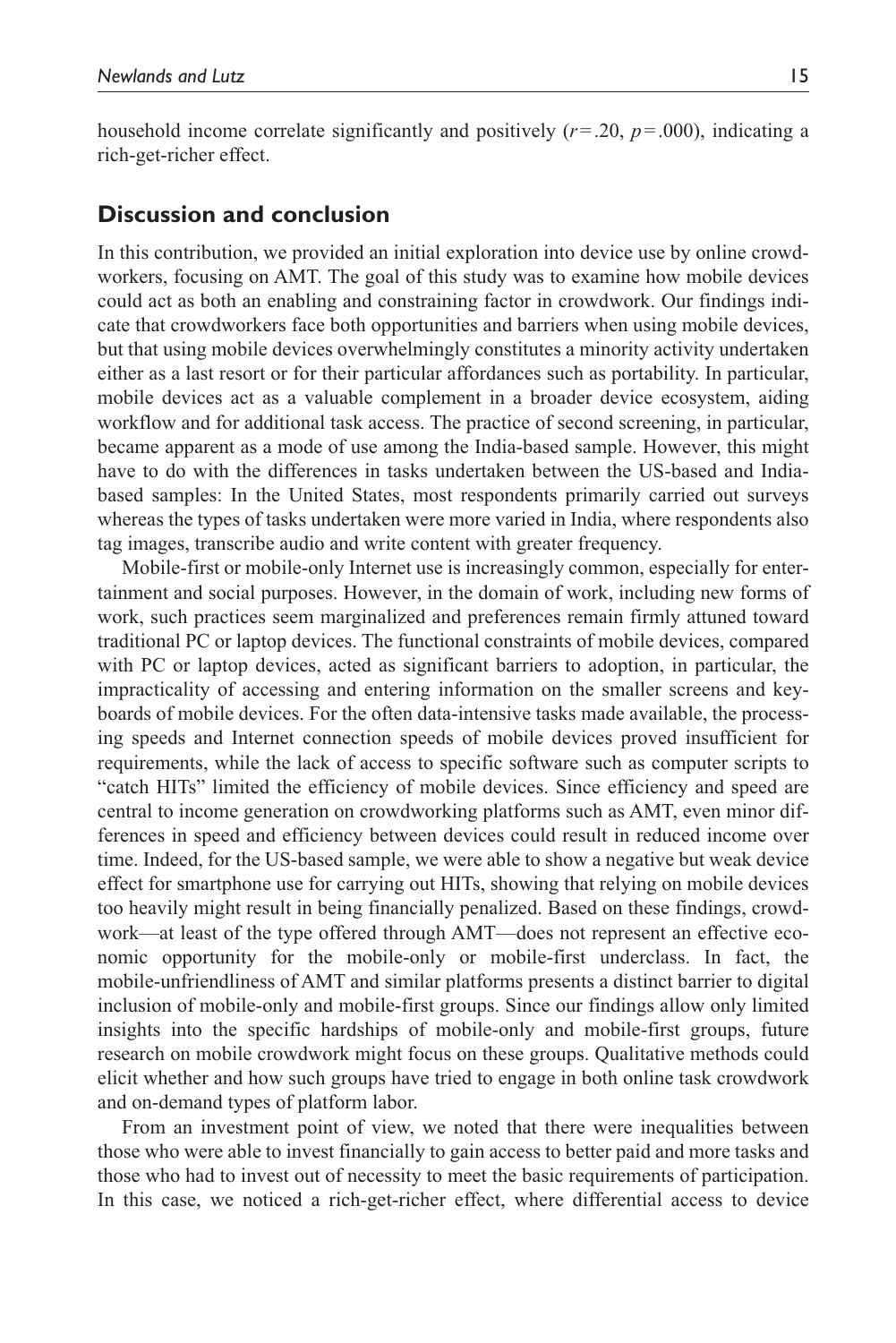"assemblages" could be connected to differential access to income opportunities. In this case, access to only a mobile phone would result in a poorer experience and vastly reduced income opportunities, not only as a result of reduced efficiency but as a result of reduced task availability.

One of the most striking factors which emerged from this study was the role of the requester as a restricting force. While crowdwork has a connotation of flexibility and mobility, with workers being able to do tasks in their free time and whenever they prefer, by restricting tasks to a specific device due to requester preference, the flexibility of workers is reduced not as a result of functional limitations but as a result of task design and availability. Without mobile-accessible tasks, discussion around mobile-readiness of crowdworkers is rendered largely moot. Interestingly, AMT (2016) announced a more mobile-friendly experience in 2016 and actively encouraged requesters to make their HITs mobile friendly. Yet, despite such encouragement, it remains unclear as to what extent requester behavior shifted and whether AMT will take further steps to make the experience even more mobile friendly in the future.

In comparative terms, we found considerable differences between the United States and India. Affordability constraints (e.g. lack of a reliable Internet connection, having to share a device) were much more pronounced in India than in the United States, while investments in infrastructure for crowdwork were more evenly distributed in India and proportionally much higher. Second screening was also more prevalent in India. Overall, mobile devices played a more important role among AMT workers in India, compared with those in the United States. Taken together, these findings show how device-related aspects play out differently in shaping or overcoming inequalities, depending on the national context.

To make crowdwork more inclusive and mobile friendly, effective policies need to take into account the specific barriers in a given context. In both countries, platforms should address functional barriers. In India, platforms and requesters could support crowdworkers by helping them overcome the affordability constraints, for example, by subsidizing or sponsoring data plan upgrades or by providing workplaces. Samasource and similar initiatives in the mobile crowdsourcing literature show promising examples of mobile crowdwork (Kumar et al., 2014; Narula et al., 2011; Vaish et al., 2014). In the United States, platforms and requesters could design more mobile-friendly interfaces and tasks, making the case how the combination of mobile devices and non-mobile devices could lead to increased productivity.

Our study comes with several limitations, such as the self-selection of respondents and the inability to recruit crowdworkers that specialize in non-survey tasks through our research design. We encourage future researchers to conduct qualitative research with workers specializing in non-survey tasks (image tagging, content production, sentiment) to explore the potentials and constraints of mobile devices in more depth. Moreover, our findings emerge from a sample of crowdworkers who are predominantly not mobile-only users. As such, future research into mobile-only users who have tried and/or considered crowdwork would no doubt yield valuable insights.

Our surveys were also cross-sectional, inhibiting strong causal claims over time. Especially for investigating third-level digital divides and the tangible outcomes from device use, longitudinal surveys or a combination of different data sources (including log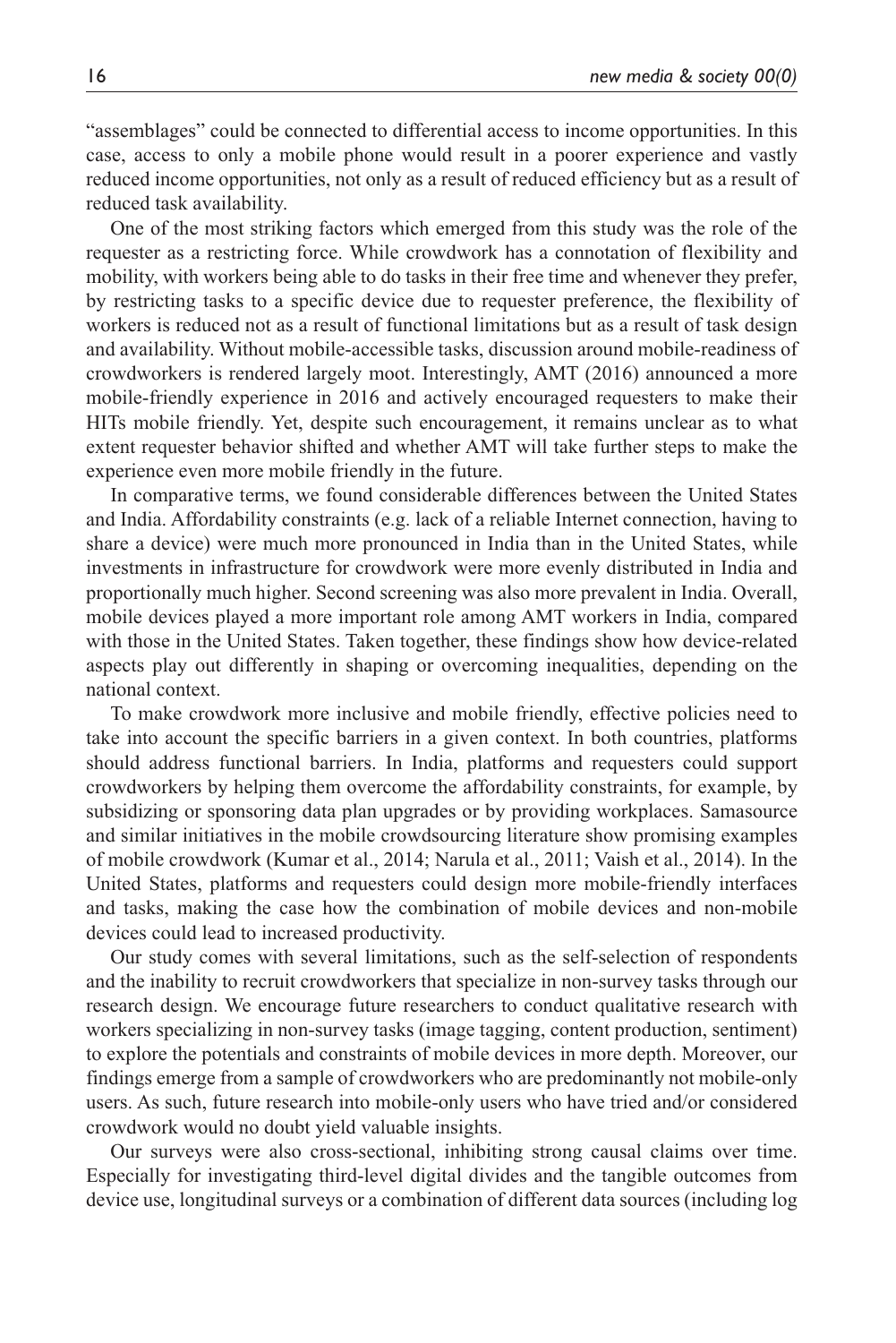data) would be useful. Controlled human–computer interaction (HCI) experiments, where workers carry out tasks either through a mobile device, a laptop/PC, or through a combination of both, would provide solid evidence about the device-outcome link.

Finally, we only looked at one platform with specific affordances. In the digital labor and crowdwork ecosystem, other players have emerged and seem to cater more actively to mobile users. For example, Clickworker has an app specifically targeting mobile functionalities such as taking pictures on the go, Gigwalk focuses on distributed management through mobile devices and location-based capabilities, and in HCI research, different solutions for mobile crowdsourcing have been developed (e.g. Chi et al., 2018; Yan et al., 2009). Future research could compare similar purpose platforms that differ in their mobile friendliness in terms of inclusivity and divides.

#### **Authors' note**

All authors have agreed to the submission and the article is not currently being considered for publication by any other print or electronic journal.

#### **Funding**

The author(s) disclosed receipt of the following financial support for the research, authorship, and/ or publication of this article: The research received funding by the Research Council of Norway within grant agreement 275347 "Future Ways of Working in the Digital Economy".

## **ORCID iD**

Christoph Lutz **<https://orcid.org/0000-0003-4389-6006>** 

#### **References**

- Alkhatib A, Bernstein MS, Levi M, et al. (2017) Examining crowd work and gig work through the historical lens of piecework. In: *CHI'17: Proceedings of the 35th annual ACM conference on human factors in computing systems*, Denver, CO, 6–11 May, pp. 4599–4616. New York: ACM.
- Amazon Mechanical Turk (AMT) (2016) What's New with Amazon Mechanical Turk. Available at: <https://blog.mturk.com/whats-new-with-amazon-mechanical-turk-dc3d982e063a>(accessed 5 August 2019).
- Amazon Mechanical Turk (AMT) (2017) Now you can complete HITs on the new Worker website. Available at: [https://blog.mturk.com/now-you-can-complete-hits-on-the-new-worker](https://blog.mturk.com/now-you-can-complete-hits-on-the-new-worker-website-6fab0da9ca80)[website-6fab0da9ca80](https://blog.mturk.com/now-you-can-complete-hits-on-the-new-worker-website-6fab0da9ca80) (accessed 5 August 2019).
- Berg J, Furrer M, Harmon E, et al. (2018) *Digital Labour Platforms and the Future of Work: Towards Decent Work in the Online World*. Geneva: International Labor Office.
- Bergvall-Kåreborn B and Howcroft D (2014) Amazon Mechanical Turk and the commodification of labour. *New Technology, Work and Employment* 29(3): 213–223.
- Blank G and Lutz C (2018) Benefits and harms from Internet use: a differentiated analysis of Great Britain. *New Media & Society* 20(2): 618–640.
- Brewer R, Morris MR and Piper AM (2016) Why would anybody do this? Understanding older adults' motivations and challenges in crowd work. In: *Proceedings of the 2016 CHI conference on human factors in computing systems*, San Jose, CA, 7–12 May, pp. 2246–2257. New York: ACM.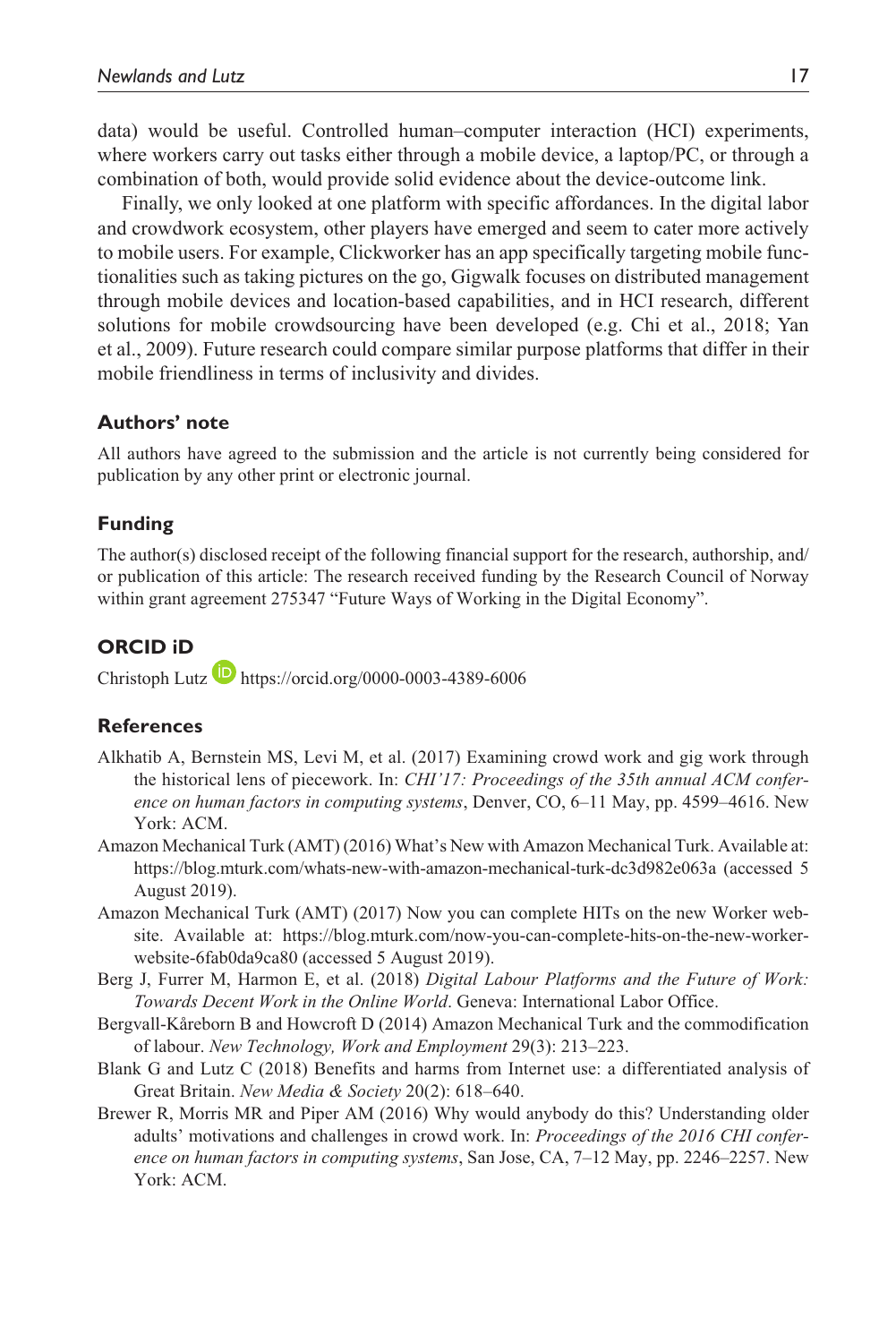- Bucher E and Fieseler C (2017) The flow of digital labor. *New Media & Society* 19(11): 1868– 1886.
- Castells M, Fernandez-Ardevol M, Qiu JL, et al. (2007) *Mobile Communication and Society: A Global Perspective*. Cambridge, MA: MIT Press.
- Chi PYP, Batra A and Hsu M (2018) Mobile crowdsourcing in the wild: challenges from a global community. In: *Proceedings of the 20th international conference on human-computer interaction with mobile devices and services adjunct*, Barcelona, 3–6 September, pp. 410–415. New York: ACM.
- Chigona W, Beukes D, Vally J, et al. (2009) Can mobile Internet help alleviate social exclusion in developing countries? *The Electronic Journal on Information Systems in Developing Countries* 36(7): 1–16.
- Chircu AM and Mahajan V (2009) Revisiting the digital divide: an analysis of mobile technology depth and service breadth in the BRIC countries. *Journal of Product Innovation Management* 26(4): 455–466.
- Cotten SR, Anderson WA and Tufekci Z (2009) Old wine in a new technology, or a different type of digital divide? *New Media & Society* 11(7): 1163–1186.
- Donner J (2008) Research approaches to mobile use in the developing world: a review of the literature. *The Information Society* 24(3): 140–159.
- Donner J, Gitau S and Marsden G (2011) Exploring mobile-only Internet use. *International Journal of Communication* 5: 574–597.
- eMarketer (2018) More than a quarter of India's population will be smartphone users this year. Available at: [https://www.emarketer.com/content/more-than-a-quarter-of-india-s-population](https://www.emarketer.com/content/more-than-a-quarter-of-india-s-population-will-be-smartphone-users-this-year)[will-be-smartphone-users-this-year](https://www.emarketer.com/content/more-than-a-quarter-of-india-s-population-will-be-smartphone-users-this-year)
- Gandini A (2019) Labour process theory and the gig economy. *Human Relations* 72(6): 1039– 1056.
- Gitau S, Marsden G and Donner J (2010) After access: challenges facing mobile-only Internet users in the developing world. In: *Proceedings of the SIGCHI conference on human factors in computing systems*, Atlanta, GA, 10–15 April, pp. 2603–2606. New York: ACM.
- Gonzales A (2014) Health benefits and barriers to cell phone use in low-income urban U.S. neighborhoods: indications of technology maintenance. *Mobile Media & Communication* 2(3): 233–248.
- Gray M and Suri S (2019) *Ghost Work*. New York: Houghton Mifflin Harcourt.
- Griffiths M (2007) Future assemblies: theorizing mobilities and users. *New Media & Society* 9(6): 1029–1036.
- GSMA (2015) The mobile economy: India 2015. Available at: [https://www.gsmaintelligence.com/](https://www.gsmaintelligence.com/research/?file=4113a57d43a9e93968e7ed00123ba4b2&download) [research/?file=4113a57d43a9e93968e7ed00123ba4b2&download](https://www.gsmaintelligence.com/research/?file=4113a57d43a9e93968e7ed00123ba4b2&download)
- GSMA (2018) The mobile economy: North America 2018. Available at: [https://www.gsmaintel](https://www.gsmaintelligence.com/research/?file=1edb46b8f8d86187a7508bad348c3e87&download)[ligence.com/research/?file=1edb46b8f8d86187a7508bad348c3e87&download](https://www.gsmaintelligence.com/research/?file=1edb46b8f8d86187a7508bad348c3e87&download)
- Hara K, Milland K, Hanrahan BV, et al. (2019) Worker demographics and earnings on Amazon Mechanical Turk: an exploratory analysis. In: *CHI EA 2019—Extended abstracts of the 2019 CHI conference on human factors in computing systems*, Glasgow, 4–9 May.
- Hargittai E (2002) The second-level digital divide: differences in people's online skills. *First Monday* 7(4). Available at:<https://firstmonday.org/article/view/942/864>
- Hjorth L, Burgess J and Richardson I (2012) Studying the mobile: locating the field. In: Hjorth I, Burgess L and Richardson I (eds) *Studying Mobile Media: Cultural Technologies, Mobile Communication and the Iphone*. London: Routledge, pp. 1–7.
- Howcroft D and Bergvall-Kåreborn B (2018) A typology of crowdwork platforms. *Work, Employment and Society* 33: 21–38.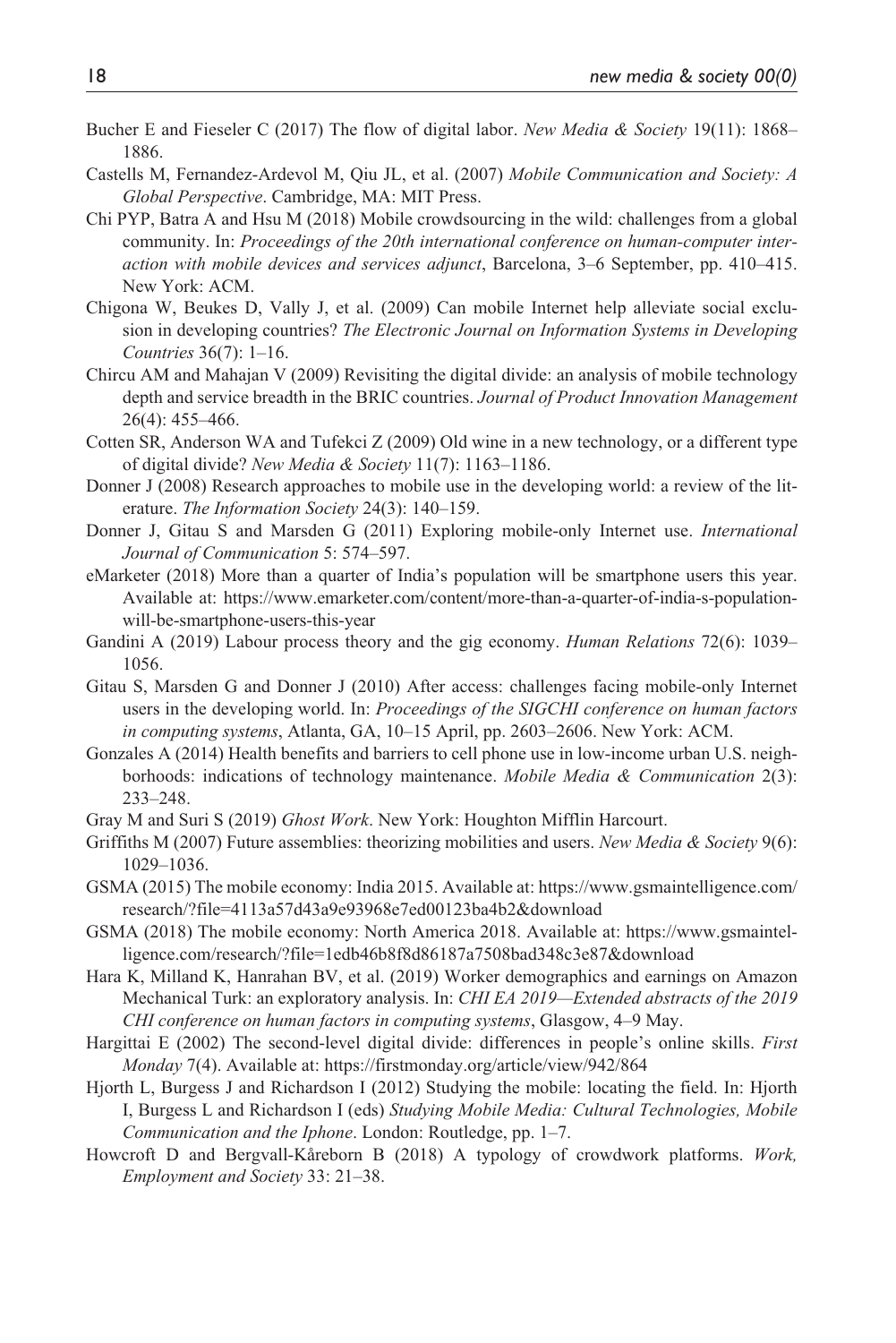- Humphreys L, Von Pape T and Karnowski V (2013) Evolving mobile media use: uses and conceptualizations of the mobile Internet. *Journal of Computer-Mediated Communication* 18(4): 491–507.
- Hunt A, Samman E and Mansour-Ille D (2017) Syrian women refugees: opportunity in the gig economy? *Overseas Development Institute*. Available at: [https://www.odi.org/sites/odi.org.](https://www.odi.org/sites/odi.org.uk/files/resource-documents/11742.pdf) [uk/files/resource-documents/11742.pdf](https://www.odi.org/sites/odi.org.uk/files/resource-documents/11742.pdf)
- Irani LC (2015) The cultural work of microwork. *New Media & Society* 17(5): 720–739.
- Isomursu P, Hinman R, Isomursu M, et al. (2007) Metaphors for the mobile Internet. *Knowledge, Technology & Policy* 20(4): 259–268.
- ITU (2017) ICT Facts and figures 2017. International Telecommunications Union (ITU). Available at:<https://www.itu.int/en/ITU-D/Statistics/Documents/facts/ICTFactsFigures2017.pdf>
- James J (2009) Leapfrogging in mobile telephony: a measure for comparing country performance. *Technological Forecasting and Social Change* 76(7): 991–998.
- Kittur A, Nickerson J, Bernstein M, et al. (2013) The future of crowd work. In: *Proceedings of the ACM conference on computer supported cooperative work*, San Francisco, TX, 23–27 February, pp. 1301–1318. New York: ACM.
- Kuek SC, Paradi-Guilford C, Linden A, et al. (2013) Microwork for the Palestinian Territories (Feasibility study for the World Bank). Available at: [http://siteresources.worldbank.org/](http://siteresources.worldbank.org/INTWESTBANKGAZA/Resources/Finalstudy.pdf) [INTWESTBANKGAZA/Resources/Finalstudy.pdf](http://siteresources.worldbank.org/INTWESTBANKGAZA/Resources/Finalstudy.pdf)
- Kumar A, Yadav K, Dev S, et al. (2014) Wallah: design and evaluation of a task-centric mobilebased crowdsourcing platform. In: *Proceedings of the 11th international conference on mobile and ubiquitous systems: Computing, networking and services*, London, 2–5 November, pp. 188–197. New York: ACM.
- Lutz C (2019) Digital inequalities in the age of artificial intelligence and big data. *Human Behavior and Emerging Technologies* 1(2): 141–148.
- Marler W (2018) Mobile phones and inequality: findings, trends, and future directions. *New Media & Society* 20(9): 3498–3520.
- Martin D, Hanrahan BV, O'Neill J, et al. (2014) Being a Turker. In: *Proceedings of the 17th ACM conference on computer supported cooperative work & social computing*, Baltimore, MD, 15–19 February 2014, pp. 224–235. New York: ACM.
- Medhi I, Patnaik S, Brunskill E, et al. (2011) Designing mobile interfaces for novice and lowliteracy users. *ACM Transactions on Computer–Human Interaction (TOCHI)* 18(1): 2.
- Mossberger K, Tolbert CJ and Hamilton A (2012) Measuring digital citizenship: mobile access and broadband. *International Journal of Communication* 6: 2492–2528.
- Napoli PM and Obar JA (2014) The emerging mobile Internet underclass: a critique of mobile Internet access. *The Information Society* 30(5): 323–334.
- Narula P, Gutheim P, Rolnitzky D, et al. (2011) Mobileworks: a mobile crowdsourcing platform for workers at the bottom of the pyramid. In: *Workshops at the twenty-fifth AAAI conference on artificial intelligence*, San Francisco, CA, 27–31 July, pp. 121–123. Menlo Park, CA: AAAI.
- Paolacci G, Chandler J and Ipeirotis PG (2010) Running experiments on Amazon Mechanical Turk. *Judgment and Decision Making* 5(5): 411–419.
- Pearce KE and Rice RE (2013) Digital divides from access to activities: comparing mobile and personal computer Internet users. *Journal of Communication* 63(4): 721–744.
- Poushter J, Bishop C and Chwe H (2018) Social media use continues to rise in developing countries but plateaus across developed ones. *Pew Research Center Report*. Available at [http://](http://www.pewglobal.org/2018/06/19/social-media-use-continues-to-rise-in-developing-countries-but-plateaus-across-developed-ones/#table) [www.pewglobal.org/2018/06/19/social-media-use-continues-to-rise-in-developing-coun](http://www.pewglobal.org/2018/06/19/social-media-use-continues-to-rise-in-developing-countries-but-plateaus-across-developed-ones/#table)[tries-but-plateaus-across-developed-ones/#table](http://www.pewglobal.org/2018/06/19/social-media-use-continues-to-rise-in-developing-countries-but-plateaus-across-developed-ones/#table)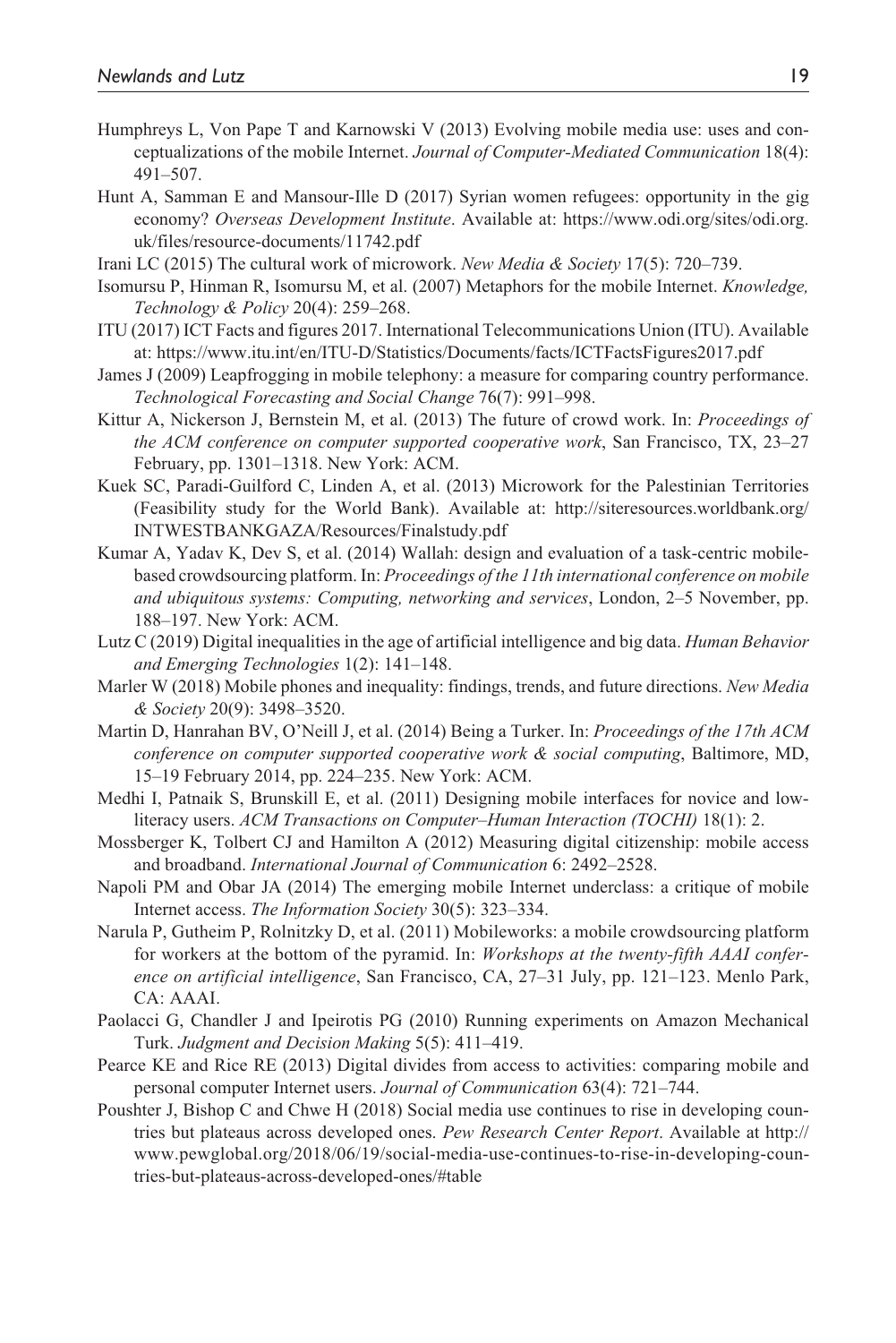- Ross J, Irani L, Silberman M, et al. (2010) Who are the crowdworkers? Shifting demographics in Mechanical Turk. In: *CHI'10 extended abstracts on human factors in computing systems*, Atlanta, GA, 10–15 April, pp. 2863–2872. New York: ACM.
- Ruppert E, Law J and Savage M (2013) Reassembling social science methods: the challenge of digital devices. *Theory, Culture & Society* 30(1): 22–46.
- Schrock A (2015) Communicative affordances of mobile media: portability, availability, locatability, and multimediality. *International Journal of Communication* 9: 1229–1246.
- Shapiro A (2018) Between autonomy and control: strategies of arbitrage in the "on-demand" economy. *New Media & Society* 20(8): 2954–2971.
- Smith A (2015) U.S. smartphone use in 2015. *Pew Research Center*. Available at: [http://www.](http://www.pewinternet.org/2015/04/01/us-smartphone-use-in-2015/) [pewinternet.org/2015/04/01/us-smartphone-use-in-2015/](http://www.pewinternet.org/2015/04/01/us-smartphone-use-in-2015/)
- Thompson TL (2018) The making of mobilities in online work-learning practices. *New Media & Society* 20(3): 1031–1046.
- Tsetsi E and Rains SA (2017) Smartphone Internet access and use: extending the digital divide and usage gap. *Mobile Media & Communication* 5(3): 239–255.
- Tungare M and Pérez-Quiñones MA (2009) Mental workload in multi-device personal information management. In: *CHI'09 extended abstracts on human factors in computing systems*, Boston, MA, 4–9 April, pp. 3431–3436. New York: ACM.
- Ureta S (2008) Mobilising poverty? Mobile phone use and everyday spatial mobility among low income families in Santiago, Chile. *The Information Society* 24(2): 83–92.
- Vaish R, Wyngarden K, Chen J, et al. (2014) Twitch crowdsourcing: crowd contributions in short bursts of time. In: *Proceedings of the SIGCHI conference on human factors in computing systems*, Toronto, ON, Canada, 28 April-1 May 2014, pp. 3645–3654. New York: ACM.
- Van Deursen AJ and Helsper EJ (2015) The third-level digital divide: who benefits most from being online? In: Robinson L, Cotton SR, Schulz J, et al. (eds) *Studies in Media and Communications*. Bingley: Emerald, pp. 29–52.
- Veen A, Barratt T and Goods C (2019) Platform-capital's "App-etite" for control: a labour process analysis of food-delivery work in Australia. *Work, Employment and Society*. Epub ahead of print 25 March. DOI: 10.1177/0950017019836911.
- Wang L and Liu C (2017) The mobile Internet underclass: reality or hyperbole? *Journal of Information Science* 44(5): 569–579.
- Wikipedia (2019) Amazon Mechanical Turk. Available at: [https://en.wikipedia.org/wiki/Amazon\\_](https://en.wikipedia.org/wiki/Amazon_Mechanical_Turk) Mechanical Turk (accessed 19 September 2019).
- Wyche S, Simiyu N and Othieno ME (2018) Understanding women's mobile phone use in rural Kenya: an affordance-based approach. *Mobile Media & Communication* 7: 94–110.
- Yan T, Marzilli M, Holmes R, et al. (2009) mCrowd: a platform for mobile crowdsourcing. In: *Proceedings of the 7th ACM conference on embedded networked sensor systems*, Berkeley, CA, 4–6 November, pp. 347–348. New York: ACM.
- Yesilada Y, Harper S, Chen T, et al. (2010) Small-device users situationally impaired by input. *Computers in Human Behavior* 26: 427–435.
- Zillien N and Hargittai E (2009) Digital distinction: status-specific types of Internet usage. *Social Science Quarterly* 90(2): 274–291.
- Zyskowski K, Morris MR, Bigham JP, et al. (2015) Accessible crowdwork? Understanding the value in and challenge of microtask employment for people with disabilities. In: *Proceedings of the 18th ACM conference on computer supported cooperative work & social computing*, Vancouver, BC, Canada, 14–18 March, pp. 1682–1693. New York: ACM.